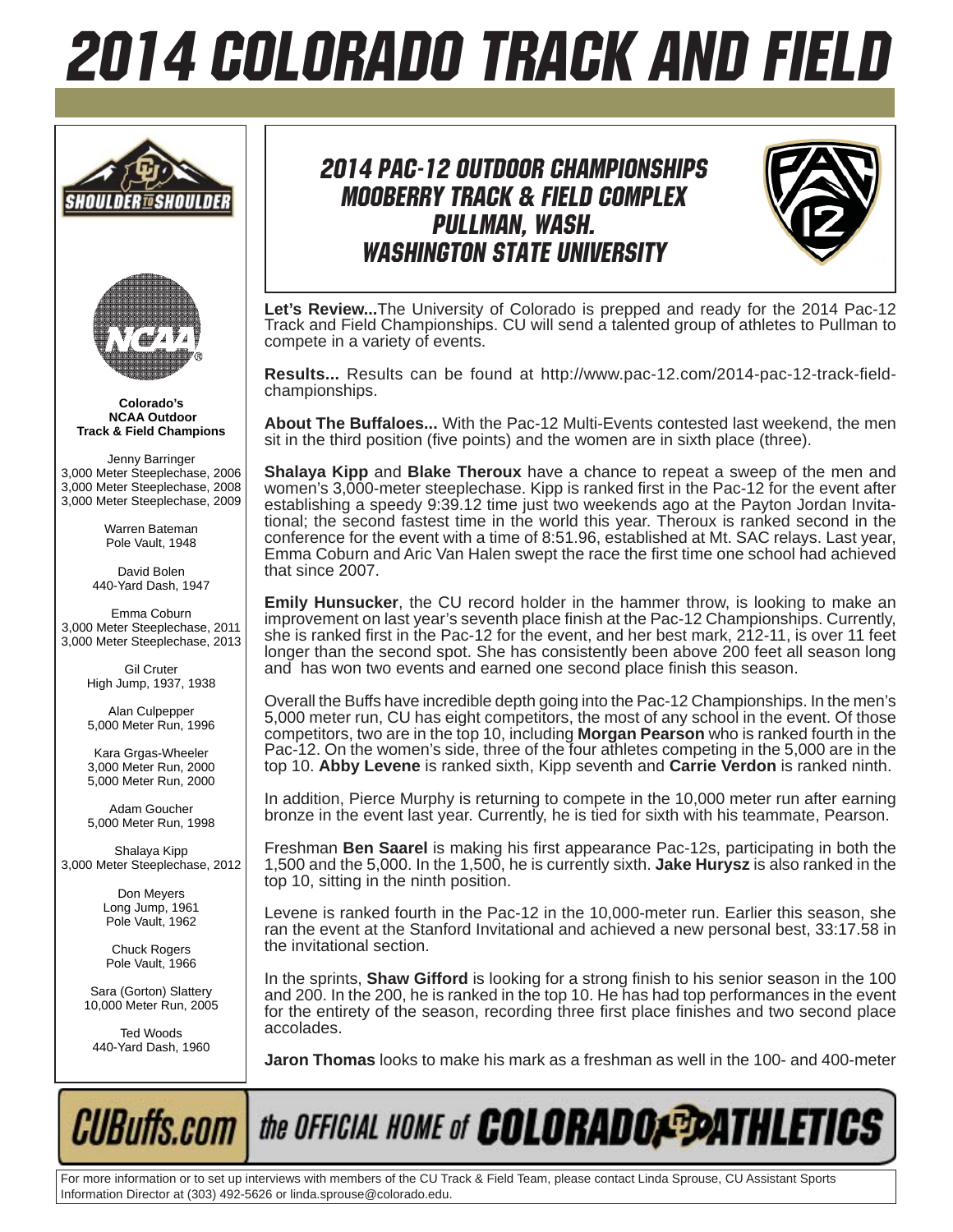hurdle races. He is ranked third in the 400 hurdles for the Pac-12. He established his fastest time yet, 51.77, just two weeks ago at the Longhorn Invitational

**Lindsy Mattson** is set to run the 400 after recording a 54.71 finish at the Mt. SAC Relays earlier this season. She currently sits in the 17th position in the conference.

The combined events athletes will return for their chance to extend their success after competing in the heptathlon and decathlon last weekend. **Jason DeWitt** and **Brock Emory**  will be competing in their specialty event, high jump, after earning third and fourth place in the event last weekend. They will both also be competing in the 110-meter hurdles.

On the women's side, **Abrianna Torres** and **Brittany Lewis** will be taking the long jump by storm. Torres is coming off a first place finish in that event from last weekend's heptathlon when she leaped for a mark of 18-11.75.

The meet will start at 1 p.m. MDT on Saturday, May 17, with the men's hammer throw, and the first track event will start at 2 p.m. with the preliminaries of the 4x100 meter relay. Sunday's events start at 12 p.m. with the women's hammer throw. The first track event is the final round of the women's 4x100 meter relay.

**Pac-12 Multis...** Senior **Brock Emory** and sophomore **Abrianna Torres** each won individual events and the Buffs were the only school other than Oregon to score four athletes in the multi-events competition.

For the Buffs, the day was highlighted by solid individual performances in both the men's decathlon and women's heptathlon events. Most notable among them was the performances of both Emory, who set a new personal record in the 110-meter hurdles (15.10) and won the discus throw event (137-03), and Torres, who won the long jump event with an impressive 18-11.75.

Emory finished the competition fifth overall and fellow Buff **Jason DeWitt** eighth behind overall winner Dakotah Keys of Oregon.

On the women's side, Torres' solid performance in the long jump catapulted her to an eighth place finish in the women's heptathlon behind winner Amalie Iuel of USC. Buff **Brittany Lewis** finished just ahead of Torres in seventh while Ewelina Pena and Mariah Slack finished 11th and 12th respectively.

Overall, the Buffs set 20 combined personal bests over the weekend. Emory's 7,035 point finish was good enough for sixth place on the school's all-time best decathlon list. Lewis' 2:17.56 finish in the heptathlon's 800-meters was the third best in school history.

**Kipp On Bowerman Watch List...** Senior Shalaya Kipp was named Bowerman Award Watch List handed out annually by the United States Track & Field and Cross Country Coaches Association (USTFCCCA) to the nation's top male and female track & field athletes.

Kipp, who has been named an All-American in track or cross country seven times, has enjoyed a solid senior season. She ran the world's best time this year in the 3,000-meter steeplechase at the Payton Jordan Invitational. Kipp also won the 1,500 meter race at the CU Invitational in April and was awarded the Tom Hansen Medal, a Pac-12 honor bestowed upon a male and a female senior studentathlete from each conference school. The award is given to the individual who personifies the greatest combination

of performance and achievement in scholarship, athletics and leadership.

Kipp also joins fellow track athletes Emma Coburn, who was named last year, and Jenny Barringer, who won the award in 2009, as the only three CU student-athletes to be placed on the award's watch list.

The finalists will be named at the conclusion of the outdoor track season this summer.

**Kizirian Earns First Pac-12 Field Athlete of the Week Honor...** Senior **Alex Kizirian** was named the Pac-12 Men's Field Athlete of the Week for the first time after recording a first place finish and new personal record in the hammer throw on April 26 at the Jack Christiansen Invitational.

Kizirian, the second-best all-time weight thrower in CU history, recorded a mark of 198 feet, 11 inches. The throw shattered his previously held 196-11 record from 2012. The throw also gives Kizirian his third spot on CU's all-time performance list. He has now made headway on the fifth, sixth and 10th spots on the prestigious list.

The decorated Buff also competed in the shot put and the discus over the weekend. In the shot put, he placed fifth overall with a throw of 52-11.50. He finished sixth in the discus with a throw of 161-06.

**Buffs Place 12 On MPSF All-Academic Team...** Colorado's track and field team placed 12 student-athletes on the 2014 Mountain Pacific Sports Federation All-Academic teams.

The men had three honorees, while the women placed nine on the team. Juniors **Lindsy Mattson** and **Bridget Sweeney** had the two highest GPAs on the team. Mattson has recorded a 3.814 GPA while majoring in economics and Sweeney has accumulated a 3.813 GPA while majoring in communication. The other women who were named to the team include: **Courtney Bouchet, Maddie Alm, Jenny DeSouchet, Emily Hunsucker, Ewelina Pena, Kelsey English and Shalaya Kipp**.

Junior **Morgan Pearson**, an economics major, led the men's selections with a 3.470 GPA. **Joe Bosshard**, a graduate student, also carries an impressive 3.425 and is majoring in business. **Blake Theroux** was also named to the team.

To be chosen for this distinction, honorees must have a cumulative grade point average of 3.00, must be a sophomore academically, must have completed at least one academic year with their institution and must have competed in at least 50 percent of the institution's competition.

**Hunsucker Named Pac-12 Field Athlete Of The Week...**  Senior **Emily Hunsucker** was named the Pac-12 Women's Field Athlete of the Week after recording the NCAA leading hammer throw mark on March 21 at the Jerry Quiller Classic.

Hunsucker, a 2013 second team All-American, recorded a mark of 212 feet, 11 inches, in her first throw of the outdoor season. In the process, she broke the Potts Field and CU records. The former Potts Field record was 212-4, which was set by Kansas State's Loren Groves at the 2008 Big 12 Championships. Hunsucker broke her own CU record of 207-10 that she had set last May at the NCAA West Preliminary Championships.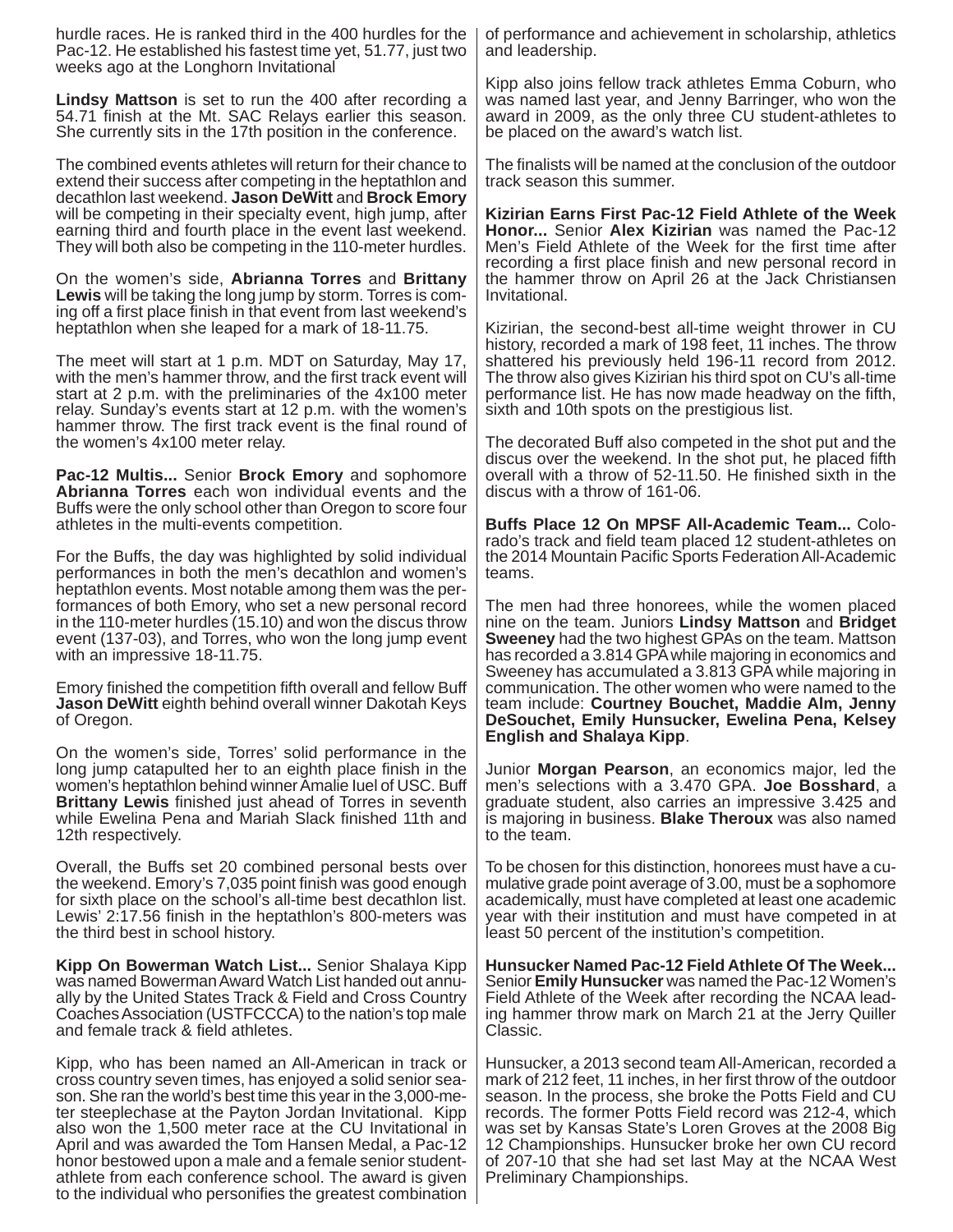Her mark of 212-11 is two feet further than the next best throw in the NCAA. Northern Arizona's Lauren Stuart recorded her mark of 210-11 on March 21 at the UC Irvine Spring Break meet.

This is the third time Hunsucker has been named the Pac-12 Women's Field Athlete of the Week as she was honored twice during the 2013 season.

**Indoor All-Americans...** Senior **Shalaya Kipp** earned her first NCAA Indoor Track and Field All-America honor after she placed seventh in the women's 5,000-meter run at the Albuquerque Convention Center.

Kipp finished the 5k in 16:32.03 seconds. This All-America honor is the eighth for Kipp as she is a three-time All-American on the outdoor track (all in the 3,000-meter steeplechase) and is a four-time All-American in cross country.

Junior **Morgan Pearson** also competed in the men's 5k and ran a very consistent race, crossing the finish 10th overall in 14:15.78. Pearson's finish did earn All-America Second Team honors, the first track and field All-America honor of his career. This is the second All-America honor for Pearson this academic year as he earned All-America status at the cross country national championship last November.

Freshman **Ben Saarel** added another piece of hardware to his collection as he picked up a third-place finish in the men's 3,000-meters. Saarel crossed the finish in 8:13.45 to earn the bronze medal, while his teammate, junior **Jake Hurysz**, picked up a 12th-place finish in the same race with a time of 8:18.57. Saarel's third-place finish is the highest for the Buffs since 2007 when Stephen Pifer took third in the mile. With his finish, Saarel was awarded All-America First Team honors. Hurysz was named to the second team for his performance.

**The Man...The Myth..The Reality...**is that Mark Wetmore is a proven success in collegiate track & field coaching when it comes to his distance runners. Wetmore has guided 10 athletes to 17 NCAA titles, including Olympians Adam Goucher (cross 1998, indoor 3k in 1997 and 1998, outdoor 5k in 1998) and Alan Culpepper (outdoor in 1996), Kara Grgas-Wheeler (2000 outdoor 3k, 5k and NCAA cross), Jodie Hughes (indoor 5k 2001), Sara (Gorton) Slattery (indoor 5k 2005, outdoor 10k 2005), Renee

Metivier (indoor 3k 2005) and Jorge Torres in men's cross country in 2002, followed by Dathan Ritzenhein in 2003. Jenny Barringer, who won the 3,000-meter steeplechase and became CU's first true freshman to win an individual national championship. She also won as a junior and senior. Emma Coburn became Wetmore's 10th athlete to win an NCAA title, doing so in 2011 and 2013 in the steeplechase and Shalaya Kipp won in 2012.

| <b>Wetmore Coached Olympians</b> |              |                       |
|----------------------------------|--------------|-----------------------|
| Name                             | Year         | Event(s)              |
| Emma Coburn                      | 2012         | Steeplechase          |
| Alan Culpepper                   | 2000, 04     | 10,000/marathon       |
| Adam Goucher                     | 2000         | 5,000                 |
| Kara Goucher                     | 2008, 12     | 5,000/10,000/marathon |
| Shalaya Kipp                     | 2012         | Steeplechase          |
| <b>Billy Nelson</b>              | 2008         | Steeplechase          |
| Dathan Ritzenhein                | 2004, 08, 12 | 10,000/marathon       |
| Jenny Simpson                    | 2008, 12     | Steeplechase/1,500    |
| Jorge Torres                     | 2008         | 10,000                |
| Shayne Wille                     | 2000, 04     | 1,500/5,000           |
|                                  |              |                       |

| <b>Scheduled To Compete For Colorado:</b> |     |                               |                         |     |                           |
|-------------------------------------------|-----|-------------------------------|-------------------------|-----|---------------------------|
| Men                                       |     |                               | Women                   |     |                           |
| <b>Name</b>                               | Yr  | <b>Events</b>                 | <b>Name</b>             | Yr  | <b>Events</b>             |
| <b>Tyler Baker</b>                        | Sr. | 400 Hurdles, 4x400 Relay      | Maddie Alm              |     | So. 1,500, 5,000          |
| <b>Blake Berens</b>                       | Sr. | 100, 200, 4x100 Relay         | Kajsa Bank              | Sr. | Javelin                   |
| Joe Bosshard                              | Sr. | 5,000, 10,000                 | <b>Courtney Bouchet</b> | Sr. | 3,000 steeplechase, 5,000 |
| Jason DeWitt*                             | Sr. | 110 Hurdles, High Jump        | Jenny DeSouchet         | So. | 1,500, 5,000              |
| Brock Emory*                              | Sr. | 110 Hurdles, High Jump        | Sophie Hallam-Eames     | Jr. | Discus, Hammer            |
| Erik Gaytan                               | Fr. | 400, 4x400 Relay              | Alexandra Haskell       | Jr. | 400, 4x400 Relay          |
| <b>Shaw Gifford</b>                       | Jr. | 100, 200, 4x100, 4x400 Relay  | Mia Holland             | So. | 200                       |
| Jake Hurysz                               | Jr. | 1,500, 5,000                  | <b>Emily Hunsucker</b>  | Sr. | Hammer                    |
| Alex Kizirian                             | Jr. | Shot Put, Discus              | Shalaya Kipp            | Sr. | 3,000 steeplechase, 5,000 |
| Garrett Lotsy                             | Fr. | 400, 4x100 Relay, 4x400 Relay | Makenzie Kline          | Fr. | <b>Discus</b>             |
| Austin Mitsch                             | Fr. | 100, 200, 4x100 Relay         | Abby Levene             | Sr. | 5,000, 10,000             |
| Ammar Moussa                              | So. | 1,500, 5,000                  | Brittany Lewis*         | So. | Long Jump, 4x400 Relay    |
| Pierce Murphy                             | So. | 5,000                         | Lindsy Mattson          | Jr. | 400, 4x400 Relay          |
| Morgan Pearson So.                        |     | 5,000, 10,000                 | Melanie Nun             | Fr. | 3,000 steeplechase, 5,000 |
| <b>Ben Saarel</b>                         | Fr. | 1,500, 5,000                  | Ewelina Pena*           | Fr. | Heptathlon                |
| Dillon Shije                              | Sr. | 5,000                         | Mariah Slack*           | Fr. | Heptathlon                |
| <b>Blake Theroux</b>                      | Jr. | 3,000, 5,000                  | Abrianna Torres*        | So. | High Jump, Long Jump      |
| Jaron Thomas                              | Fr. | 110 Hurdles, 400 Hurdles      | Elizabeth Tremblay      | Sr. | 800, 4x400 Relay          |
| <b>Connor Winter</b>                      | So. | 5,000                         | Carrie Verdon           | So. | 5,000                     |

*\* Competed in last week's Pac-12 Multi-Event*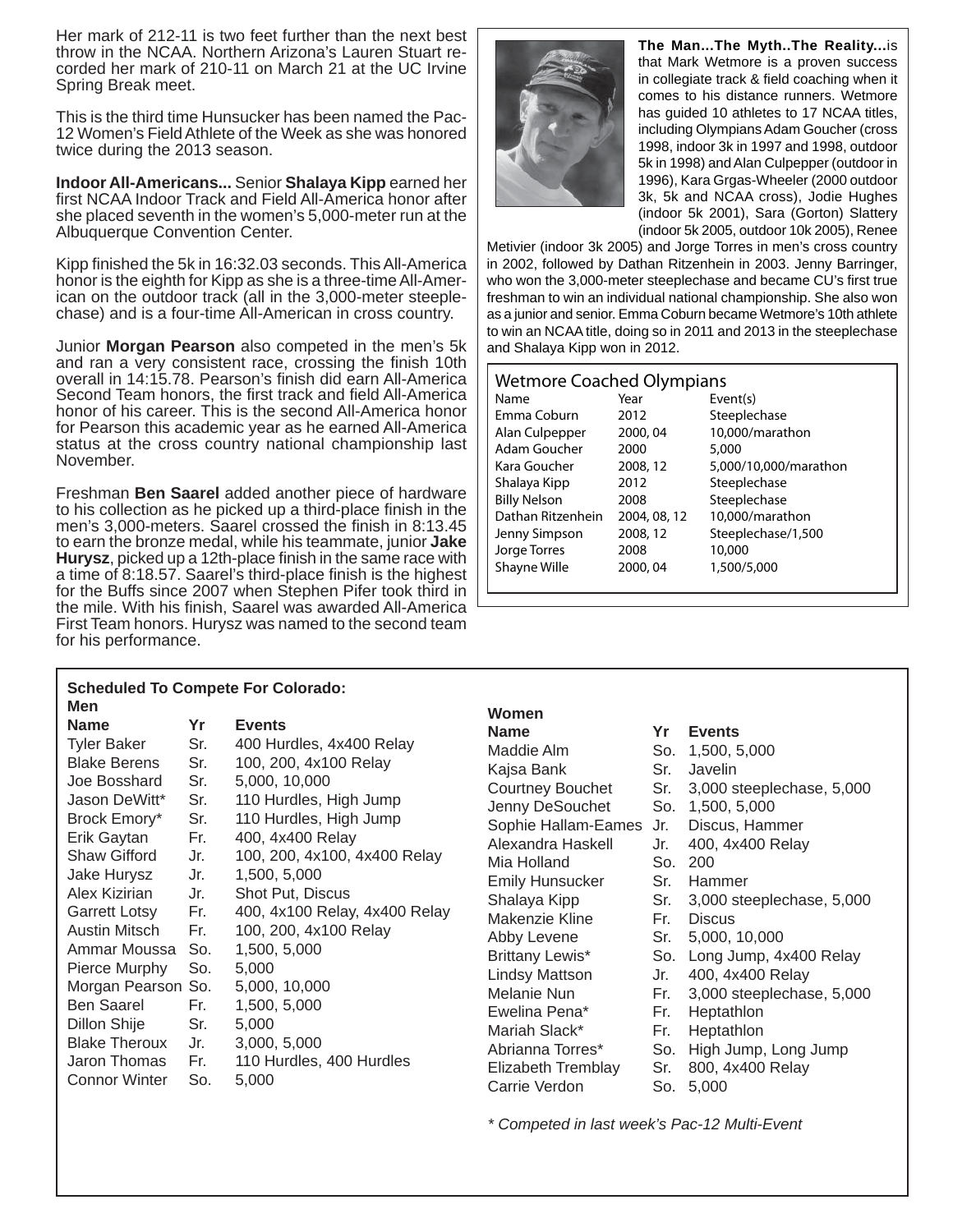*does not refl ect altitude conversions*

| <b>SEASON RESULTS</b>                                                                                                                    |            |                                                                                                                                                                                                                                                                                   |                        |
|------------------------------------------------------------------------------------------------------------------------------------------|------------|-----------------------------------------------------------------------------------------------------------------------------------------------------------------------------------------------------------------------------------------------------------------------------------|------------------------|
| M 21-22                                                                                                                                  |            |                                                                                                                                                                                                                                                                                   | monononom              |
| M 29                                                                                                                                     |            | at Fum McGraw Quadrangular (Fort Collins, Colo.)NTS                                                                                                                                                                                                                               |                        |
| A 4-5                                                                                                                                    |            | at Stanford Invitational (Stanford, Calif.) NTS                                                                                                                                                                                                                                   |                        |
| A 4-5                                                                                                                                    |            | at Tom Benich Invitational (Greeley, Colo.) NTS                                                                                                                                                                                                                                   |                        |
| A 11-12                                                                                                                                  |            | COLORADO INVITATIONAL (Boulder) NTS                                                                                                                                                                                                                                               |                        |
| A 17-19                                                                                                                                  |            |                                                                                                                                                                                                                                                                                   | $\frac{3}{9}$          |
| A 19                                                                                                                                     |            |                                                                                                                                                                                                                                                                                   |                        |
| A 19                                                                                                                                     |            |                                                                                                                                                                                                                                                                                   | $\frac{4}{4}$          |
| A 26                                                                                                                                     |            | at Jack Christiansen Invitational (Fort Collins, Colo.)2nd/5                                                                                                                                                                                                                      |                        |
| M <sub>3</sub>                                                                                                                           |            |                                                                                                                                                                                                                                                                                   | 400000000000           |
| $M_3$                                                                                                                                    |            |                                                                                                                                                                                                                                                                                   |                        |
| M 4                                                                                                                                      |            | at Payton Jordan Cardinal Invitational (Stanford, Calif.)  NTS                                                                                                                                                                                                                    |                        |
| M 10-18                                                                                                                                  |            | at Pac-12 Championships (Pullman, Wash.)                                                                                                                                                                                                                                          |                        |
| M 29-31                                                                                                                                  |            | at NCAA West Preliminaries (Fayetteville, Ark.)                                                                                                                                                                                                                                   |                        |
| $J$ 11-14                                                                                                                                |            | at NCAA Outdoor Championships (Eugene, Ore.)                                                                                                                                                                                                                                      | $\frac{L}{2}$          |
|                                                                                                                                          |            |                                                                                                                                                                                                                                                                                   |                        |
| 100 Meters (10.0 cu)                                                                                                                     |            |                                                                                                                                                                                                                                                                                   | T                      |
|                                                                                                                                          |            |                                                                                                                                                                                                                                                                                   |                        |
|                                                                                                                                          |            |                                                                                                                                                                                                                                                                                   |                        |
|                                                                                                                                          |            |                                                                                                                                                                                                                                                                                   |                        |
|                                                                                                                                          |            |                                                                                                                                                                                                                                                                                   |                        |
|                                                                                                                                          |            |                                                                                                                                                                                                                                                                                   |                        |
| 200 Meters (20.37 cu)                                                                                                                    |            | Shaw Gifford<br>Shaw Gifford<br>Shaw Gifford<br>Shaw Gifford<br>Shaw Gifford<br>Shaw Gifford<br>Shaw Gifford<br>Austin Misch<br>Austin Misch<br>Austin Misch<br>Austin Misch<br>Austin Misch<br>Austin Misch<br>Austin Misch<br>Austin Misch<br>Austin Misch<br>Austin Misch<br>A |                        |
|                                                                                                                                          |            |                                                                                                                                                                                                                                                                                   |                        |
|                                                                                                                                          |            |                                                                                                                                                                                                                                                                                   |                        |
|                                                                                                                                          |            |                                                                                                                                                                                                                                                                                   |                        |
|                                                                                                                                          |            |                                                                                                                                                                                                                                                                                   |                        |
|                                                                                                                                          |            |                                                                                                                                                                                                                                                                                   |                        |
| 400 Meters (45.54 cu)                                                                                                                    |            |                                                                                                                                                                                                                                                                                   |                        |
|                                                                                                                                          |            |                                                                                                                                                                                                                                                                                   |                        |
|                                                                                                                                          | dec<br>dec |                                                                                                                                                                                                                                                                                   |                        |
|                                                                                                                                          |            |                                                                                                                                                                                                                                                                                   |                        |
|                                                                                                                                          | dec        |                                                                                                                                                                                                                                                                                   |                        |
|                                                                                                                                          |            |                                                                                                                                                                                                                                                                                   |                        |
|                                                                                                                                          |            |                                                                                                                                                                                                                                                                                   |                        |
|                                                                                                                                          |            |                                                                                                                                                                                                                                                                                   |                        |
|                                                                                                                                          |            |                                                                                                                                                                                                                                                                                   |                        |
|                                                                                                                                          |            |                                                                                                                                                                                                                                                                                   |                        |
|                                                                                                                                          |            |                                                                                                                                                                                                                                                                                   |                        |
|                                                                                                                                          |            |                                                                                                                                                                                                                                                                                   |                        |
|                                                                                                                                          |            |                                                                                                                                                                                                                                                                                   |                        |
| 3:43.97<br>3:45.50<br>3:47.32<br>3:47.39                                                                                                 |            |                                                                                                                                                                                                                                                                                   |                        |
|                                                                                                                                          |            | Ammar Moussa<br>Hypan Clay Invite (4/18)<br>Jake Hurpy Stanford Invite (4/18)<br>Connor Winter<br>Connor Winter<br>Connor Winter<br>Connor Winter<br>Bixthe (4/18)<br>Bixthe (4/18)<br>Bixthe (4/18)<br>Bixthe (4/18)<br>Bixthe (4/18)<br>Bixthe (4/18                            |                        |
| 3:47:68<br>3:49:28<br>3:49:79                                                                                                            |            |                                                                                                                                                                                                                                                                                   | 1.                     |
| 3:50.12                                                                                                                                  |            |                                                                                                                                                                                                                                                                                   | 1.<br>1                |
|                                                                                                                                          |            |                                                                                                                                                                                                                                                                                   | $\ddot{1}$<br>P        |
| <b>5,000 Meters (13:18.46 cu)</b><br>13:38.92<br>13:48.74 Plori<br>13:48.74 Benn<br>13:55.91 Benn Con<br>13:55.00 Amn<br>13:57.90 Belake |            |                                                                                                                                                                                                                                                                                   | י<br>1                 |
|                                                                                                                                          |            |                                                                                                                                                                                                                                                                                   | 1<br>$\ddot{\ddagger}$ |
|                                                                                                                                          |            |                                                                                                                                                                                                                                                                                   |                        |
|                                                                                                                                          |            |                                                                                                                                                                                                                                                                                   |                        |
| 14:04.04                                                                                                                                 |            |                                                                                                                                                                                                                                                                                   | <b>D</b><br>666        |
| 14:54.07<br>14:56.42                                                                                                                     |            |                                                                                                                                                                                                                                                                                   |                        |
|                                                                                                                                          |            |                                                                                                                                                                                                                                                                                   | S                      |
|                                                                                                                                          |            |                                                                                                                                                                                                                                                                                   | р                      |
|                                                                                                                                          |            |                                                                                                                                                                                                                                                                                   | р                      |
|                                                                                                                                          |            |                                                                                                                                                                                                                                                                                   | W                      |
|                                                                                                                                          |            |                                                                                                                                                                                                                                                                                   | s                      |
|                                                                                                                                          |            |                                                                                                                                                                                                                                                                                   | d                      |
|                                                                                                                                          |            |                                                                                                                                                                                                                                                                                   |                        |
|                                                                                                                                          |            |                                                                                                                                                                                                                                                                                   |                        |
|                                                                                                                                          |            |                                                                                                                                                                                                                                                                                   |                        |

| 4x100 Meter Relay (39.47 cu)<br>40.77<br>40.84                                                                                                                                                          |     |                  | Berens/Gifford/Losty/Mitsch  Jack Christiansen Invite (4/26)<br>Berens/Gifford/Losty/Mitsch CU Invite (4/12)                                                                                                                                                                |  |  |
|---------------------------------------------------------------------------------------------------------------------------------------------------------------------------------------------------------|-----|------------------|-----------------------------------------------------------------------------------------------------------------------------------------------------------------------------------------------------------------------------------------------------------------------------|--|--|
|                                                                                                                                                                                                         |     |                  |                                                                                                                                                                                                                                                                             |  |  |
|                                                                                                                                                                                                         |     |                  |                                                                                                                                                                                                                                                                             |  |  |
|                                                                                                                                                                                                         |     |                  |                                                                                                                                                                                                                                                                             |  |  |
|                                                                                                                                                                                                         |     |                  |                                                                                                                                                                                                                                                                             |  |  |
|                                                                                                                                                                                                         |     |                  |                                                                                                                                                                                                                                                                             |  |  |
| Triple Jump (53-06.50 cu)                                                                                                                                                                               |     |                  |                                                                                                                                                                                                                                                                             |  |  |
|                                                                                                                                                                                                         |     |                  |                                                                                                                                                                                                                                                                             |  |  |
|                                                                                                                                                                                                         |     |                  |                                                                                                                                                                                                                                                                             |  |  |
|                                                                                                                                                                                                         |     |                  |                                                                                                                                                                                                                                                                             |  |  |
|                                                                                                                                                                                                         |     |                  |                                                                                                                                                                                                                                                                             |  |  |
| <b>Shot Put (60-11.50 cu)</b><br>53-9.75/16.42<br>53-6.50/16.32<br>53-6.50/16.32<br>52-11.50/16.14<br>52-5.50/15.99<br>52-5.50/15.99<br>52-5.50/15.99<br>52-5.50/15.99                                  |     |                  |                                                                                                                                                                                                                                                                             |  |  |
|                                                                                                                                                                                                         |     |                  |                                                                                                                                                                                                                                                                             |  |  |
|                                                                                                                                                                                                         |     |                  | CU Invite (4/12)<br>Alex Kizirian<br>Alex Kizirian<br>Alex Kizirian<br>Alex Kizirian<br>Alex Kizirian<br>Alex Kizirian<br>Alex Kizirian<br>Alex Kizirian<br>Alex Kizirian<br>Alex Kizirian<br>Alex Kizirian<br>Alex Kizirian<br>Alex Kizirian<br>Alex Kizirian<br>Alex Kizi |  |  |
|                                                                                                                                                                                                         |     |                  |                                                                                                                                                                                                                                                                             |  |  |
|                                                                                                                                                                                                         |     |                  | Hammer Throw (210-11 cu)<br>198-11/60 638<br>198-10/59 38<br>198-10/59 38<br>201-00/58 38<br>201-00/58 38<br>201-00/58 38<br>201-00/58 38<br>201-00/58 38<br>201-00/58 38<br>201-00/58 38<br>201-00/58 38<br>201-00/58 38<br>201-00/58 38<br>201-00/58 38<br>               |  |  |
|                                                                                                                                                                                                         |     |                  |                                                                                                                                                                                                                                                                             |  |  |
|                                                                                                                                                                                                         |     |                  |                                                                                                                                                                                                                                                                             |  |  |
|                                                                                                                                                                                                         |     |                  |                                                                                                                                                                                                                                                                             |  |  |
| <b>Discus Throw (209-7 cv)</b><br>189-10/51-46<br>186-10/51-46<br>186-10/50-54<br>186-10/50-54<br>184-6/50-14<br>189-0/49-23<br>181-6/49-23<br>181-6/49-22<br>181-6/49-22<br>181-6/49-22<br>181-6/49-22 |     |                  |                                                                                                                                                                                                                                                                             |  |  |
|                                                                                                                                                                                                         |     |                  |                                                                                                                                                                                                                                                                             |  |  |
|                                                                                                                                                                                                         |     |                  |                                                                                                                                                                                                                                                                             |  |  |
|                                                                                                                                                                                                         |     |                  |                                                                                                                                                                                                                                                                             |  |  |
| <b>Javelin (241-4.5 cu)</b><br>160-9/49.01<br>152-10/48.14<br>155-10/47.50 dec<br>155-10/47.50 dec<br>143-1/46.40<br>147-2/44.87                                                                        |     |                  |                                                                                                                                                                                                                                                                             |  |  |
|                                                                                                                                                                                                         |     |                  |                                                                                                                                                                                                                                                                             |  |  |
|                                                                                                                                                                                                         |     |                  |                                                                                                                                                                                                                                                                             |  |  |
| 134-5/40.97<br>132-10/40.49<br>30-3/39.70                                                                                                                                                               | dec |                  | Brock Emory<br>Jacob Christian Pac-12 Championships (5/21)<br>Jason DeWitt<br>Jason DeWitt<br>Jason DeWitt<br>Day (3/29)<br>Jason DeWitt<br>Day (2/21)<br>Jacob Christiansen Invite (4/16-4/17)<br>Day Jacob Christiansen Invite (4/28)<br>Jacob C                          |  |  |
|                                                                                                                                                                                                         |     |                  |                                                                                                                                                                                                                                                                             |  |  |
|                                                                                                                                                                                                         |     |                  |                                                                                                                                                                                                                                                                             |  |  |
|                                                                                                                                                                                                         |     |                  |                                                                                                                                                                                                                                                                             |  |  |
| <b>Decathlon (7,645 cu)</b><br>7,035 dec<br>6,837 dec<br>6,724 dec                                                                                                                                      |     |                  |                                                                                                                                                                                                                                                                             |  |  |
| 6,663                                                                                                                                                                                                   | dec |                  |                                                                                                                                                                                                                                                                             |  |  |
| Symbol Key<br>р                                                                                                                                                                                         |     | preliminary mark |                                                                                                                                                                                                                                                                             |  |  |

- pr personal record
- w wind-aided mark
- sr school record
- dec mark earned during decathlon competition
- not an NCAA event
- *U competing unattached/redshirting with eligibility remaining*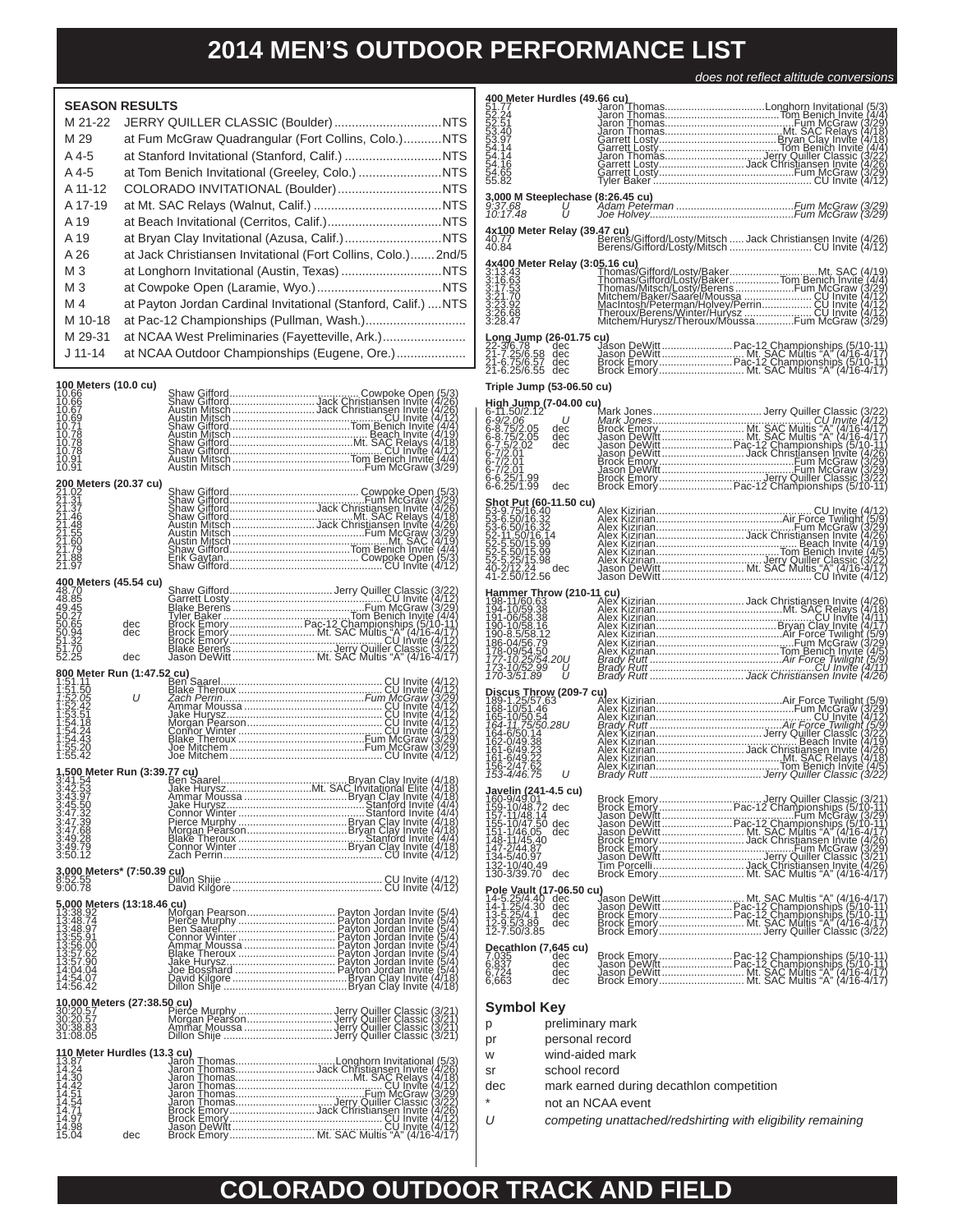**JASON DEWITT**

#### **TYLER BAKER**

| 400 Meters (50.09 pr)        |  |
|------------------------------|--|
|                              |  |
| 400 Meter Hurdles (52.76 pr) |  |
|                              |  |
| 4x400 Meter Relay            |  |
| 3:13.43                      |  |
| 3:16.63                      |  |
| 3:21.70                      |  |

### **BLAKE BERENS**

| 100 Meters (10.96 pr) |  |
|-----------------------|--|
| 10.96                 |  |
| 10.98                 |  |
| 11.03                 |  |
| 11.18                 |  |
| 200 Meters (21.62 pr) |  |
| 22.00                 |  |
| 22.02                 |  |
| 22.02                 |  |
| 22.65                 |  |
| 22.81                 |  |
| 400 Meters (48.61 pr) |  |
| 49.45                 |  |
| 51.70                 |  |
| 4x100 Meter Relay     |  |
| 40.77                 |  |
| 40.84                 |  |
| 4x400 Meter Relay     |  |
| 3:17.53               |  |
| 3:26.68               |  |
| IOF ROSSHARD          |  |

#### **JOE BOSSHARD 5,000 Meters**

| ,,,,,,,,,,,,, |  |
|---------------|--|
| 14:04.04      |  |

#### **Decathlon (6,837pr)**<br>6.837 dec 6,837 dec Pac-12 Championships (5/10-11) ..........................8th 6,724 dec Mt. SAC Multis "A" (4/16-4/17) ..............................5th **100 Meters (11.44 pr)** 11.59 dec Pac-12 Championships (5/10)............................. 11th 11.66 dec Mt. SAC Multis "A" (4/16-4/17) ............................14th 11.95 Tom Benich (4/4) .................................................12th **Long Jump (22-3 pr)** 22-3/6.78 dec Pac-12 Championships (5/10)...............................5th 21-7.25/6.58 dec Mt. SAC Multis "A" (4/16-4/17) ..............................9th **Shot Put (41-2.5 pr)**<br>41-2.5/12.56 41-2.5/12.56CU Invite (4/12) ...................................................14th 40-3.25/12.27 dec Pac-12 Championships (5/10)...............................8th 40-2/12.24 dec Mt. SAC Multis "A" (4/16-4/17) .............................t4th **High Jump (6-8.25 pr)** 6-8.25/2.05 dec Mt. SAC Multis "A" (4/16-4/17) ............................. t1st 6-7.5/2.02 dec Pac-12 Championships (5/10)...............................3rd 6-7/2.01 Jack Christiansen Invite (4/26) ..............................5th 6-7/2.01 Fum McGraw (3/29) .............................................2nd **400 Meters (52.25 pr)** 52.25 dec Mt. SAC Multis "A" (4/16-4/17) ............................ 11th 52.63 dec Pac-12 Championships (5/10).............................12th **110 Meter Hurdles (14.98 pr)**<br>14.98 CU Invite 14.98 CU Invite (4/12) .....................................................6th 15.24 dec Pac-12 Championships (5/11) ...............................4th 15.46 Tom Benich (4/4) ................................................. 11th 15.57 dec Mt. SAC Multis "A" (4/16-4/17) ............................ 11th **Discus (115-04 pr)** 125-4/38.21 dec Pac-12 Championships (5/11) ...............................6th 119-1/36.29 dec Mt. SAC Multis "A" (4/16-4/17) ..............................6th 116-7/35.53 Bryan Clay Invite (4/18).......................................45th **Pole Vault (14-05.25 pr)**<br>14-5.25/4.40dec Mt. S 14-5.25/4.40 dec Mt. SAC Multis "A" (4/16-4/17) ..............................3rd 14-1.25/4.30 dec Pac-12 Championships (5/11) ..............................t6th **Javelin (161-03 pr)** 157-11/48.14 Fum McGraw (3/29) .............................................2nd 157-3/47.97 CU Invite (4/12) .....................................................4th 155-10/47.50 dec Pac-12 Championships (5/11) ...............................7th 151-1/46.05 dec Mt. SAC Multis "A" (4/16-4/17) ..............................5th 134-5/40.97 Jerry Quiller Classic (3/21) ....................................5th **1500 Meters (4:56.01 pr)** 5:11.38 dec Pac-12 Championships (5/11) ............................. 11th 5:16.18 dec Mt. SAC Multis "A" (4/16-4/17) ............................13th

### **Triple Jump (45-01 pr)**

### **HUGH DOWDY**

**800 Meters Steeplechase (8:50.75 pr) 1500 Meter Run (3:47.89 pr)**

#### **DAVID EMMERT 800 Meters**

| כ וסוסות טעט |  |
|--------------|--|
| 1:58.37      |  |
| 1:59.98      |  |
| 2:00.21      |  |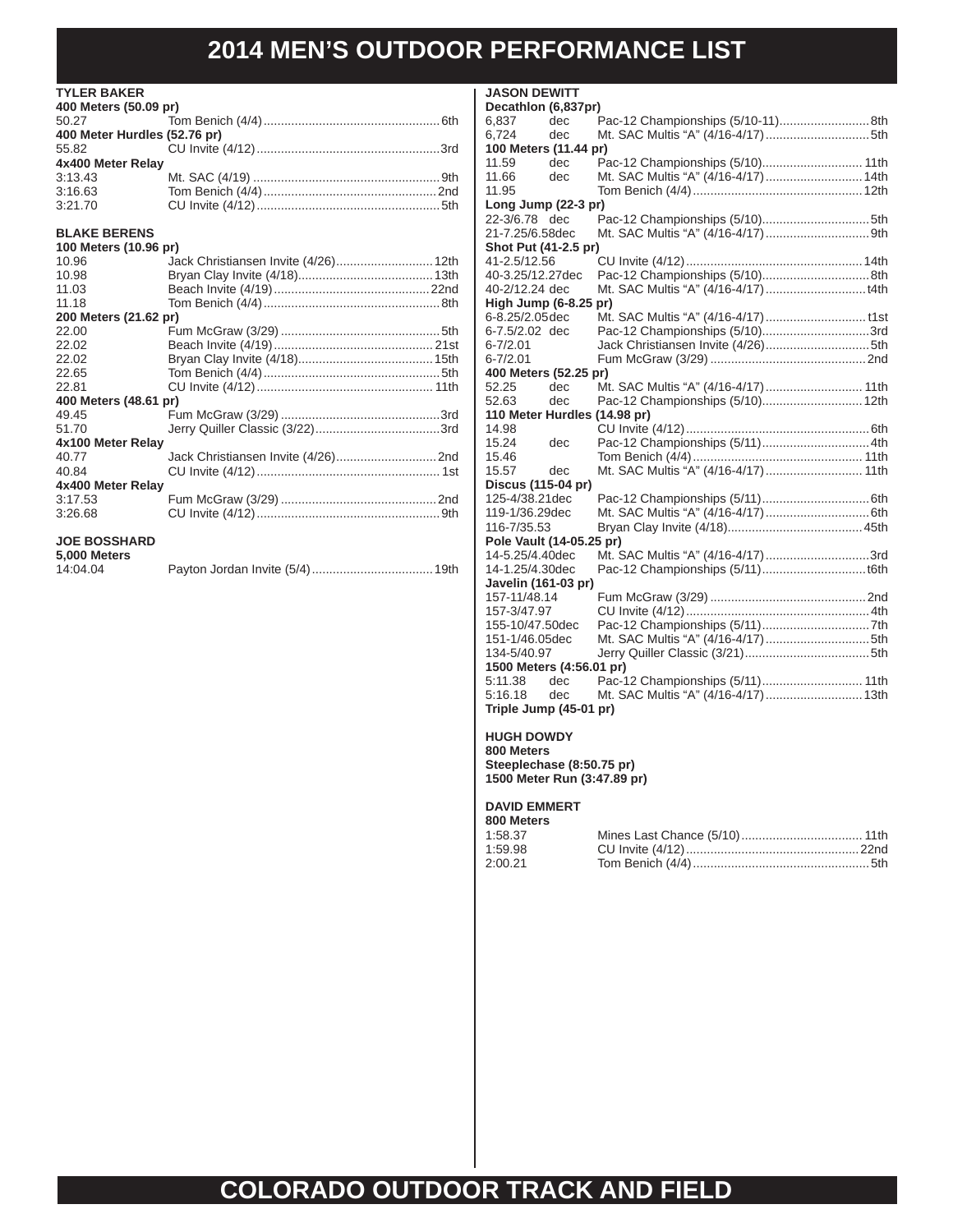| <b>BROCK EMORY</b>           |     |                                      |
|------------------------------|-----|--------------------------------------|
| Decathion (7,035 pr)         |     |                                      |
| 7,035                        | dec |                                      |
| 6,663                        | dec |                                      |
| 100-Meters (11.11 pr)        |     |                                      |
| 11.22                        | dec |                                      |
| 11.25                        |     |                                      |
| 11.47                        |     |                                      |
| 11.49                        | dec |                                      |
| Long Jump (21-6.25/6.55 pr)  |     |                                      |
| 21-6.75/6.57dec              |     |                                      |
| 21-6.25/6.55dec              |     |                                      |
| Shot Put (41-9.75/12.74 pr)  |     |                                      |
| 41-1.75/12.54                |     |                                      |
| 41-1.5/12.53dec              |     |                                      |
| 38-4.75/11.70dec             |     | Mt. SAC Multis "A" (4/16-4/17)8th    |
| High Jump (6-8.75/2.05 pr)   |     |                                      |
| 6-8.75/2.05 dec              |     |                                      |
| 6-7/2.01                     |     |                                      |
| 6-6.25/1.99dec               |     | Pac-12 Championships (5/10) 4th      |
| 6-6.25/1.99                  |     |                                      |
| 6-5/1.96                     |     |                                      |
| 6-4.75/1.95                  |     |                                      |
| 400-Meters (50.65 pr)        |     |                                      |
| 50.65                        | dec | Pac-12 Championships (5/10)5th       |
| 50.94<br>51.32               | dec |                                      |
| 110-Meter Hurdles (14.71 pr) |     |                                      |
| 14.71                        |     |                                      |
| 14.97                        |     |                                      |
| 15.04                        | dec | Mt. SAC Multis "A" (4/16-4/17)  4th  |
| 15.10                        | dec | Pac-12 Championships (5/11)3rd       |
| 15.25                        |     |                                      |
| 15.75                        |     |                                      |
| Discus (139-8/42.58 pr)      |     |                                      |
| 137-3/41.84dec               |     |                                      |
| 135-9/41.37                  |     |                                      |
| 120-7/36.75dec               |     |                                      |
| Pole Vault (13-5.25/4.10 pr) |     |                                      |
| 13-5.25/4.10dec              |     |                                      |
| 12-9.5/3.89dec               |     |                                      |
| 12-7.50/3.85                 |     |                                      |
| Javelin (160-9/49.01 pr)     |     |                                      |
| 160-9/49.01                  |     |                                      |
| 159-10/48.72dec              |     |                                      |
| 154-0/46.94                  |     |                                      |
| 148-11/45.40                 |     |                                      |
| 147-2/44.87                  |     |                                      |
| 130-3/39.70dec               |     | Mt. SAC Multis "A" (4/16-4/17)  12th |
| 1,500 Meters (4:52.58 pr)    |     |                                      |
| 5:03.79                      | dec | Pac-12 Championships (5/11) 10th     |
| 5:07.84                      | dec | Mt. SAC Multis "A" (4/16-4/17) 12th  |
| <b>ERIK GAYTAN</b>           |     |                                      |
| 100 Meters                   |     |                                      |
| 10.92                        |     |                                      |
| 11.32                        |     |                                      |
| 200 Meters                   |     |                                      |
| 21.88                        |     |                                      |
| 22.16                        |     |                                      |

22.52 Jack Christiansen Invite (4/26) ............................15th

| <b>SHAW GIFFORD</b>                           |                                                   |
|-----------------------------------------------|---------------------------------------------------|
| 100 Meters (10.66 pr)                         |                                                   |
| 10.66                                         |                                                   |
| 10.66                                         | Jack Christiansen Invite (4/26)3rd                |
| 10.71                                         |                                                   |
| 10.78<br>10.78                                |                                                   |
| 200 Meters (21.02 pr)                         |                                                   |
| 21.02                                         |                                                   |
| 21.31                                         |                                                   |
| 21.37                                         |                                                   |
| 21.46                                         |                                                   |
| 21.79                                         |                                                   |
| 21.97                                         |                                                   |
| 400 Meters (48.20 pr)                         |                                                   |
| 48.70                                         |                                                   |
| 4x100 Meter Relay<br>40.77                    |                                                   |
| 40.84                                         |                                                   |
| 4x400 Meter Relay                             |                                                   |
| 3:13.43                                       |                                                   |
| 3:16.63                                       |                                                   |
|                                               |                                                   |
| <b>JOE HOLVEY</b>                             |                                                   |
| 4x400 Meter Relay                             |                                                   |
| 3:23.92                                       |                                                   |
|                                               |                                                   |
| <b>JAKE HURYSZ</b><br>800 Meters (1:51.91 pr) |                                                   |
| 1:53.51                                       |                                                   |
| 1:55.50                                       |                                                   |
| 1500 Meters (3:40.63 pr)                      |                                                   |
| 3:42.53                                       | Mt. SAC, Invitational Elite Section (4/18)  9th   |
| 3:45.50                                       | Stanford Invite, Invitational Section (4/4)  10th |
| 5000 Meters (13:38.58 pr)                     |                                                   |
| 13:57.90                                      |                                                   |
| 4x400 Meter Relay                             |                                                   |
| 3:26.68                                       |                                                   |
| 3:28.47                                       |                                                   |
|                                               |                                                   |
| <b>DAVID KILGORE</b>                          |                                                   |
| 1500 Meters<br>4:06.61                        |                                                   |
| 4:10.43                                       | Jack Christiansen Invite (4/26) 11th              |
| 3000 Meters (8:48.46 pr)                      |                                                   |
| 9:00.78                                       |                                                   |
| 5000 Meters (14:27.98 pr)                     |                                                   |
| 14:54.07                                      |                                                   |
| 10,000 Meters (30:55.84 pr)                   |                                                   |
|                                               |                                                   |
| <b>ALEX KIZIRIAN</b>                          |                                                   |
|                                               |                                                   |
| Shot Put (53-6.50/16.32 pr)                   |                                                   |
| 53-9.75/16.40                                 |                                                   |
| 53-6.50/16.32                                 |                                                   |
| 53-6.50/16.32                                 |                                                   |
| 52-11.50/16.14                                |                                                   |
| 52-5.50/15.99                                 |                                                   |
| 52-5.50/15.99                                 |                                                   |
| 52-5.25/15.98                                 |                                                   |
| Discus (165-10/50.54 pr)<br>189-1.25/57.63    |                                                   |
| 168-10/51.46                                  |                                                   |
| 165-10/50.54                                  |                                                   |
| 164-6/50.14                                   |                                                   |
| 162-00/49.38                                  |                                                   |
| 161-6/49.23                                   |                                                   |
| 161-6/49.22                                   |                                                   |
| 156-2/47.62                                   |                                                   |
| Hammer Throw (198-11 pr)                      |                                                   |
| 198-11/60.63                                  |                                                   |
| 194-10/59.38                                  |                                                   |
| 191-6/58.38<br>190-10/58.16                   |                                                   |

186-4/56.79 Fum McGraw (3/29) ..............................................5th 178-9/54.50 Tom Benich (4/5) ...................................................5th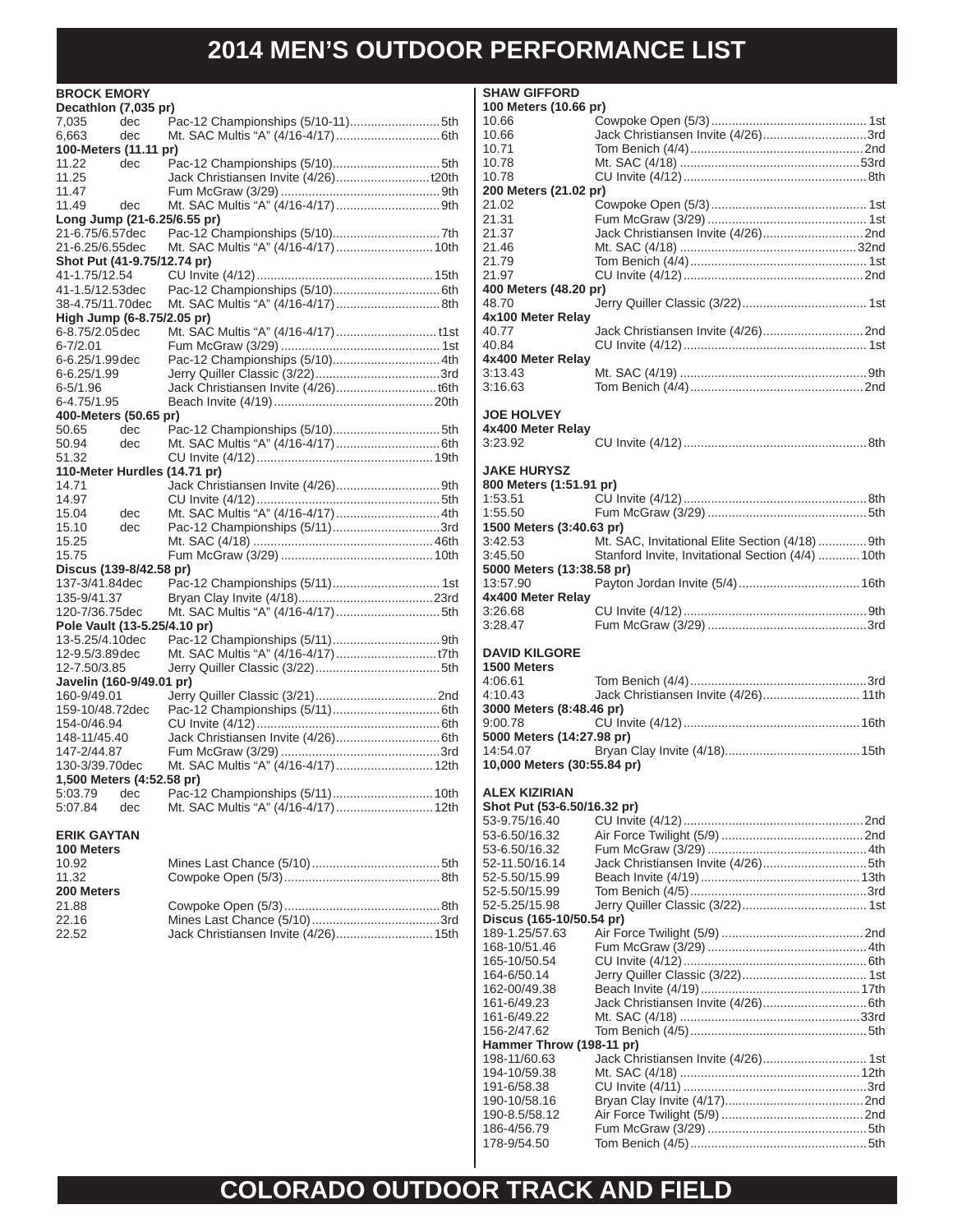| <b>GARRETT LOSTY</b>         |                                      |
|------------------------------|--------------------------------------|
| 400 Meters                   |                                      |
| 48.85                        |                                      |
| 400-Meter Hurdles            |                                      |
| 53.87                        |                                      |
| 54.14                        |                                      |
| 54.16                        | Jack Christiansen Invite (4/26) 10th |
| 54.65                        |                                      |
| 56.80                        |                                      |
| 4x100 Meter Relay            |                                      |
| 40.77                        |                                      |
| 40.84                        |                                      |
| 4x400 Meter Relay            |                                      |
| 3:13.43                      |                                      |
| 3:16.63                      |                                      |
| 3:17.53                      |                                      |
|                              |                                      |
| <b>KYLE MACINTOSH</b>        |                                      |
| 4x400 Meter Relay            |                                      |
| 3:23.92                      |                                      |
|                              |                                      |
| <b>JOE MITCHEM</b>           |                                      |
| 800 Meters (1:55.20 pr)      |                                      |
|                              |                                      |
| 1:55.20                      |                                      |
| 1:55.42                      |                                      |
| 1:55.99                      |                                      |
| 1:56.68                      |                                      |
| 1:58.90                      | Jack Christiansen Invite (4/26) 18th |
| 4x400 Meter Relay            |                                      |
| 3:21.70                      |                                      |
| 3:28.47                      |                                      |
|                              |                                      |
| <b>AUSTIN MITSCH</b>         |                                      |
| <b>100 Meters</b>            |                                      |
| 10.67                        | Jack Christiansen Invite (4/26) 4th  |
| 10.69                        |                                      |
| 10.78                        |                                      |
| 10.91                        |                                      |
| 10.91                        |                                      |
| 200 Meters                   |                                      |
| 21.48                        | Jack Christiansen Invite (4/26)3rd   |
| 21.55                        |                                      |
| 21.60                        |                                      |
| 22.25                        |                                      |
| 22.46                        |                                      |
| 4x100 Meter Relay            |                                      |
| 40.77                        |                                      |
| 40.84                        |                                      |
| 4x400 Meter Relav            |                                      |
| 3:17.53                      | Fum McGraw (3/29)<br>2 <sub>nd</sub> |
|                              |                                      |
| AMMAR MOUSSA                 |                                      |
| 800 Meters (1:52.42 pr)      |                                      |
| 1:52.42                      |                                      |
| 1500 Meters (3:43.97 pr)     |                                      |
| 3:43.97                      |                                      |
| 5,000 Meters (13:56.00 pr)   |                                      |
|                              |                                      |
| 13:56.00                     |                                      |
| 10,000 Meters (30:38.83 pr)  |                                      |
|                              |                                      |
| 30:38.83                     |                                      |
| 4x400 Meter Relay<br>3:21.70 |                                      |

3:28.47 Fum McGraw (3/29) ..............................................3rd

| <b>PIERCE MURPHY</b>                      |                                                 |  |
|-------------------------------------------|-------------------------------------------------|--|
| 1500 Meters<br>3:54.44                    |                                                 |  |
| 3:47.39                                   |                                                 |  |
| 3000 Meters (8:35.56 pr)                  |                                                 |  |
| 5,000 Meters (13:48.74 pr)                |                                                 |  |
| 13:48.74                                  |                                                 |  |
| 10,000 Meters (29:36.48 pr)<br>30:20.57   |                                                 |  |
| <b>MORGAN PEARSON</b>                     |                                                 |  |
| 800 Meters                                |                                                 |  |
| 1:54.18                                   |                                                 |  |
| 1500 Meters                               |                                                 |  |
| 3:47.68                                   |                                                 |  |
| <b>5,000 Meters</b><br>13:38.92           |                                                 |  |
| <b>10,000 Meters</b>                      |                                                 |  |
| 30:20.57                                  |                                                 |  |
|                                           |                                                 |  |
| <b>ADAM PETERMAN</b><br>4x400 Meter Relay |                                                 |  |
| 3:23.92                                   |                                                 |  |
|                                           |                                                 |  |
| <b>ZACH PERRIN</b>                        |                                                 |  |
| 4x400 Meter Relay                         |                                                 |  |
| 3:23.92                                   |                                                 |  |
| <b>TIMOTHY PORCELLI</b>                   |                                                 |  |
| Javelin                                   |                                                 |  |
| 133-4/40.63                               |                                                 |  |
| 132-10/40.49                              | Jack Christiansen Invite (4/26) 10th            |  |
| 127-7.75/38.90<br>121-8/37.09             |                                                 |  |
| 113-10/34.69                              |                                                 |  |
|                                           |                                                 |  |
|                                           |                                                 |  |
| <b>BEN SAAREL</b>                         |                                                 |  |
| 800 Meters                                |                                                 |  |
| 1:51.11                                   |                                                 |  |
| 1500 Meters<br>3:41.54                    |                                                 |  |
| <b>5,000 Meters</b>                       |                                                 |  |
| 13:48.97                                  |                                                 |  |
| 4x400 Meter Relay                         |                                                 |  |
| 3:21.70                                   |                                                 |  |
| <b>DILLON SHIJE</b>                       |                                                 |  |
| 1,500 Meters                              |                                                 |  |
| 4:01.47                                   |                                                 |  |
| 3,000 Meters (8:43.53 pr)                 |                                                 |  |
| 8:52.55<br>5,000 Meters (14:41.77 pr)     |                                                 |  |
| 14:56.42                                  |                                                 |  |
| 10,000 Meters (30:11.65 pr)               |                                                 |  |
| 31:08.05                                  |                                                 |  |
| <b>BLAKE THEROUX</b>                      |                                                 |  |
| 800 Meters                                |                                                 |  |
| 1:51.50                                   |                                                 |  |
| 1:54.43                                   |                                                 |  |
| Steeplechase (8:49.99 pr)                 |                                                 |  |
| 1,500 Meters (3:45.17 pr)<br>3:49.28      | Stanford Invite, Invitational Section (4/4) 5th |  |
| 5000 Meters (13:57.62 pr)                 |                                                 |  |
| 13:57.62                                  |                                                 |  |
| 4x400 Meter Relay                         |                                                 |  |
| 3:26.68<br>3:28.47                        |                                                 |  |

### **COLORADO OUTDOOR TRACK AND FIELD AND FIELD**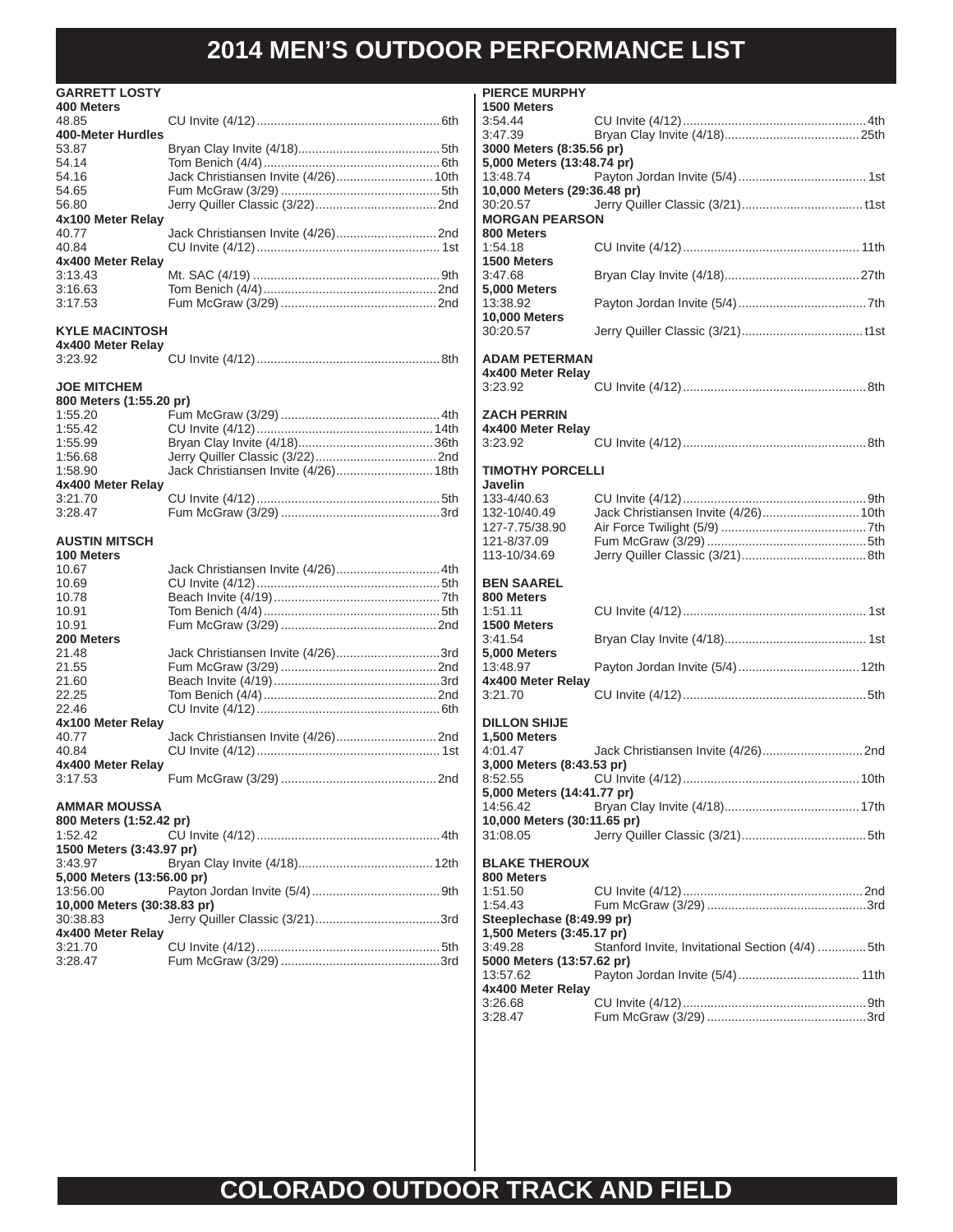### **JARON THOMAS**

| <b>110-Meter Hurdles</b> |                                    |  |
|--------------------------|------------------------------------|--|
| 13.87                    |                                    |  |
| 14.24                    | Jack Christiansen Invite (4/26)3rd |  |
| 14.30                    |                                    |  |
| 14.42                    |                                    |  |
| 14.51                    |                                    |  |
| 14.54                    |                                    |  |
| 400-Meter Hurdles        |                                    |  |
| 51.77                    |                                    |  |
| 52.24                    |                                    |  |
| 52.51                    |                                    |  |
| 53.40                    |                                    |  |
| 54.14                    |                                    |  |
| 4x400 Meter Relay        |                                    |  |
| 3:13.43                  |                                    |  |
| 3:16.63                  |                                    |  |
| 3:17.53                  |                                    |  |
| <b>CONNOR WINTER</b>     |                                    |  |
| 800 Meters (1:52.56 pr)  |                                    |  |
| 1:54.24                  |                                    |  |
| 1:57.59                  |                                    |  |

| 1500 Meters (3:44.53 pr)  |                                                  |  |
|---------------------------|--------------------------------------------------|--|
| 3:47.32                   | Stanford Invite, Invitational Section (4/4) 10th |  |
| 3:49.79                   |                                                  |  |
| 5000 Meters (14:09.45 pr) |                                                  |  |
| 13:55.91                  |                                                  |  |
| 4x400 Meter Relay         |                                                  |  |
| 3:26.68                   |                                                  |  |

### *2014 Unattached Marks/Times*

#### **DAVID EMMERT 800 Meters**

| 2:04.71                           | U      |                                   |
|-----------------------------------|--------|-----------------------------------|
| <b>PADEN GATLIN</b>               |        |                                   |
| <b>Discus</b><br>145-4/44.29 U    |        |                                   |
| 139-10/42.63U                     |        |                                   |
| 139/42.38                         | U      |                                   |
| 125-6/38.26 U                     |        |                                   |
| <b>Hammer Throw</b>               |        |                                   |
| 139-4/42.48 U                     |        |                                   |
| 134-6/41.00 U                     |        |                                   |
| 127-2/38.77 U                     |        |                                   |
| <b>JOE HOLVEY</b>                 |        |                                   |
| 1,500 Meters                      |        |                                   |
| 4:03.72                           | U      |                                   |
| 4:12.21                           | U      |                                   |
| 3,000 Meters<br>9:13.83           | U      |                                   |
| 3,000 Meter Steeplechase          |        |                                   |
| 10:17.48<br>- U                   |        |                                   |
|                                   |        |                                   |
| <b>MARK JONES</b>                 |        |                                   |
| 200 Meters                        |        |                                   |
| 23.90<br><b>110 Meter Hurdles</b> | U      |                                   |
| 15.29                             | U      |                                   |
| High Jump (7-2.50/2.20 pr)        |        |                                   |
| 6-11.50/2.12 U                    |        |                                   |
| $6 - 9/2.06$                      | U      |                                   |
|                                   |        |                                   |
| <b>ADAM PETERMAN</b>              |        |                                   |
| 1,500 Meters<br>4:01.88           | U      |                                   |
| 4:06.69                           | U      |                                   |
| 3,000 Meter Steeplechase          |        |                                   |
| 9:37.68                           | U      |                                   |
|                                   |        |                                   |
| <b>ZACH PERRIN</b>                |        |                                   |
| 1,500 Meters                      |        |                                   |
| 3:50.12                           | U<br>U |                                   |
| 4:03.56                           |        |                                   |
| <b>BRADY RUTT</b>                 |        |                                   |
| Shot Put (49-5.75/15.08 pr)       |        |                                   |
| Discus Throw (169-3/51.58 pr)     |        |                                   |
| 164-11.75/50.28U                  |        |                                   |
| 153-4/46.75 U                     |        |                                   |
|                                   |        | Hammer Throw (177-10.25/54.20 pr) |
| 173-10/52.99 U                    |        |                                   |
| 170-3/51.89 U                     |        |                                   |
| 169-7/51.70 U                     |        |                                   |
| 162-7/49.56 U                     |        |                                   |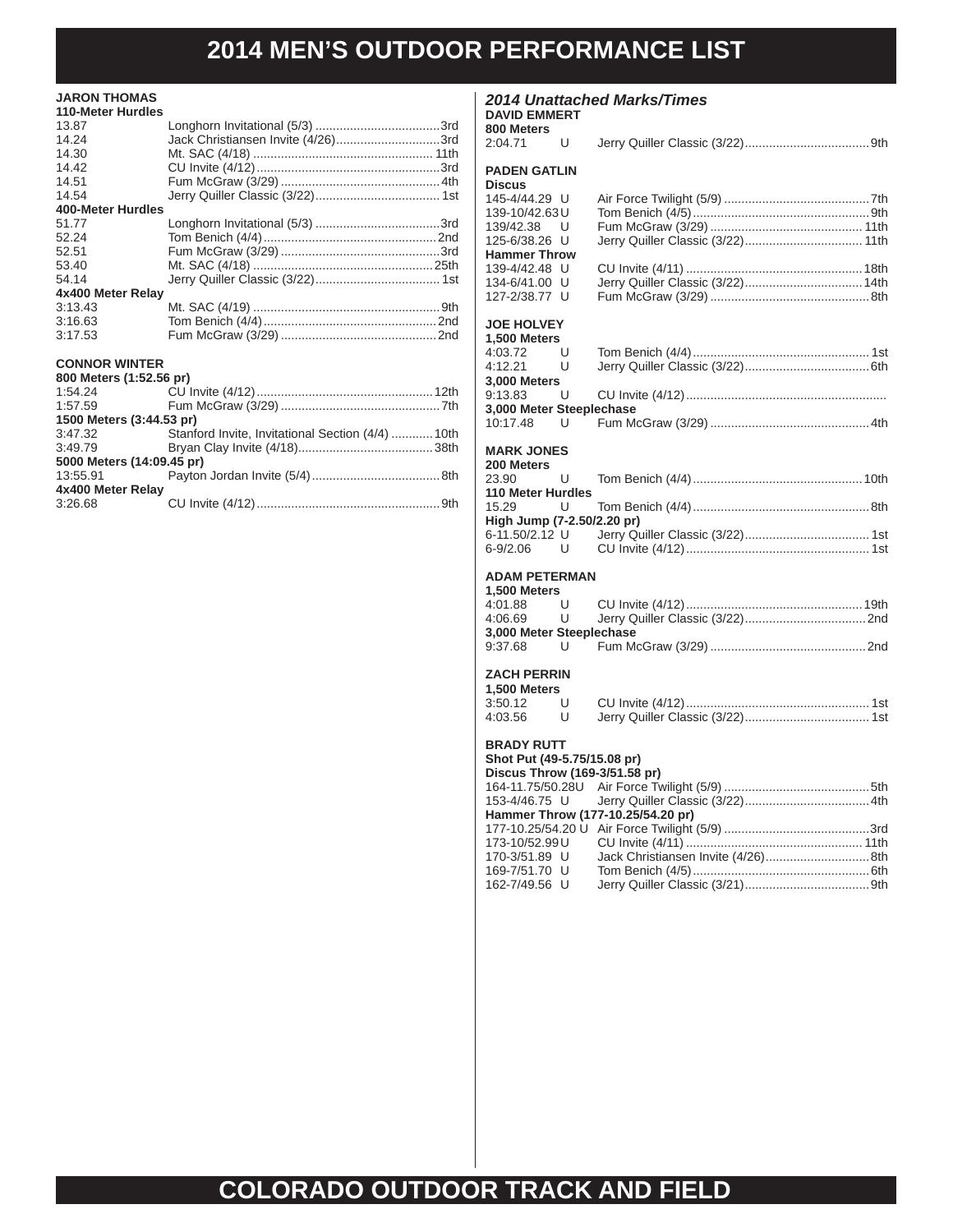**4x100 Meter Relay (44.95 cu)**

|                | <b>SEASON RESULTS</b>                                          |
|----------------|----------------------------------------------------------------|
| M 21-22        |                                                                |
| M 29           | at Fum McGraw Quadrangular (Fort Collins, Colo.)NTS            |
| A 4-5          |                                                                |
| A 4-5          |                                                                |
| A 11-12        |                                                                |
| A 17-19        |                                                                |
| A 19           |                                                                |
| A 19           |                                                                |
| A 26           | at Jack Christiansen Invitational (Fort Collins, Colo.) 4th/5  |
| M <sub>3</sub> |                                                                |
| M <sub>3</sub> |                                                                |
| M 4            | at Payton Jordan Cardinal Invitational (Stanford, Calif.)  NTS |
| M 10-18        |                                                                |
| M 29-31        | at NCAA West Preliminaries (Fayetteville, Ark.)                |
| $J$ 11-14      | at NCAA Outdoor Championships (Eugene, Ore.)                   |
|                |                                                                |

| 100 Meters (11.65 cu)<br>12.57<br>12.68<br>12.68                                                |                                                                                                                                                                                                                                                                           |  |
|-------------------------------------------------------------------------------------------------|---------------------------------------------------------------------------------------------------------------------------------------------------------------------------------------------------------------------------------------------------------------------------|--|
| <b>200 Meters (23.80 cu)</b><br>24.15<br>2 <i>4.31 U</i>                                        |                                                                                                                                                                                                                                                                           |  |
| 24.31<br>24.55<br>24.81<br>24.81<br>25.26<br>25.31<br>25.44<br>25.58                            |                                                                                                                                                                                                                                                                           |  |
| 400 Meters (53.23 cu)                                                                           |                                                                                                                                                                                                                                                                           |  |
| 400 M<br>54.71<br>55.07<br>56.13<br>56.31<br>56.64<br>57.56<br>58.45<br>58.87<br>59.27<br>59.45 |                                                                                                                                                                                                                                                                           |  |
|                                                                                                 |                                                                                                                                                                                                                                                                           |  |
|                                                                                                 | COMPARENT Run (2:02.54 cu)<br>2:07.19<br>2:07.19<br>2:07.19<br>2:07.28<br>2:07.28<br>2:16.23<br>2:16.23<br>2:16.23<br>2:16.23<br>2:18.89<br>2:17.62<br>2:18.89<br>2:17.62<br>2:18.87<br>2:19.55<br>2:19.55<br>2:19.55<br>2:19.55<br>2:19.55<br>2:19.55<br>2:19.55<br>2:19 |  |
|                                                                                                 |                                                                                                                                                                                                                                                                           |  |
|                                                                                                 | 4.30.37<br><b>1.59.90 cu)</b><br>4.27.62<br>4.28.50<br>4.28.50<br>4.28.50<br>4.28.50<br>4.28.50<br>4.28.50<br>4.31.95<br>4.39.49<br>Alphanie Nun<br>Alphanie Control Communication of the CM12<br>4.31.95<br>Alphanie Nun<br>Alphanie Nun<br>Alphanie Nun<br>Alphani      |  |
| 3,000 Meters* (8:54.22 cu)                                                                      |                                                                                                                                                                                                                                                                           |  |
| <b>5,000 Meters (15:05.25 cu)</b><br>15:53.84 Abb<br>15:54.13 Sha<br>15:59.83                   |                                                                                                                                                                                                                                                                           |  |
|                                                                                                 |                                                                                                                                                                                                                                                                           |  |
|                                                                                                 |                                                                                                                                                                                                                                                                           |  |
|                                                                                                 |                                                                                                                                                                                                                                                                           |  |
|                                                                                                 |                                                                                                                                                                                                                                                                           |  |
|                                                                                                 |                                                                                                                                                                                                                                                                           |  |
|                                                                                                 |                                                                                                                                                                                                                                                                           |  |
|                                                                                                 |                                                                                                                                                                                                                                                                           |  |

| <b>Long Jump (20-08 cu)</b><br>19-00 75/5 81 hep<br>19-00 75/5 81 hep<br>18-10 75/5 75<br>18-11 75/5 78<br>18-11 75/5 74 hep<br>18-8/5 69<br>18-8/5 69<br>18-75/56 68<br>18-7 75/5 68 |                                                                                                                                                                                                                                                                |  |
|---------------------------------------------------------------------------------------------------------------------------------------------------------------------------------------|----------------------------------------------------------------------------------------------------------------------------------------------------------------------------------------------------------------------------------------------------------------|--|
| Triple Jump (40-11.5 cu)                                                                                                                                                              |                                                                                                                                                                                                                                                                |  |
| <b>High Jump (6-3 cu)</b><br>5-11.25/1.81<br>5-10/1.78<br>5-8.75/1.75<br>5-8.75/1.75<br>5-8.75/1.75<br>5-8.75/1.75<br>5-4.25/1.63<br>5-3.25/1.63 hep<br>5-3.25/1.63 hep               |                                                                                                                                                                                                                                                                |  |
| Shot Put (54-6 cu)<br>44-7.50/12.99<br>41-11.50/12.78hep<br>40-7.5/12.38<br>30-5.75/10.89hep<br>33-3.75/0.49 hep<br>32-2.75/9.85<br>32-2.75/9.85<br>31-10.25/9.71 hep                 |                                                                                                                                                                                                                                                                |  |
|                                                                                                                                                                                       | 1.1.2.1.1/64.91<br>212-11/64.91<br>212-11/64.91<br>200-3/63.77<br>200-3/63.77<br>200-3/63.77<br>200-3/63.77<br>200-3/63.77<br>200-4/073<br>200-5/62.94<br>200-6/62.94<br>200-6/62.94<br>200-6/62.94<br>200-6/62.94<br>200-6/62.94<br>200-6/62.95<br>200-6/62.9 |  |
| <b>Javelin (169-5 cu)</b><br>122-03/39.10<br>122-037.18 hep<br>120-09-36 89<br>17-09/36.89<br>117-09/36.89<br>112-09/34.37<br>112-09/34.37<br>112-09/34.34<br>111-9/34.04 hep         |                                                                                                                                                                                                                                                                |  |
|                                                                                                                                                                                       |                                                                                                                                                                                                                                                                |  |

### **Pole Vault (12-4 cu)**

| Heptathlon (5,863 cu)      |                                              |  |
|----------------------------|----------------------------------------------|--|
| 5.241<br>hep               | Abrianna Torres  Mt. SAC Multis Elite (4/17) |  |
|                            | Brittany Lewis  Pac-12 Championships (5/11)  |  |
| $4,854$<br>$4,810$         |                                              |  |
| hep<br>hep<br>hep<br>4.266 |                                              |  |
| 4.246                      |                                              |  |
| $\frac{4,087}{3,697}$      |                                              |  |
| hep<br>hep<br>hep          | Mariah Slack Pac-12 Championships (5/11)     |  |

#### **Symbol Key**

- p preliminary mark
- pr personal record
- w wind-aided mark
- sr school record
- hep mark earned during heptathlon competition
	- not an NCAA event
- *U competing unattached/redshirting with eligibility remaining*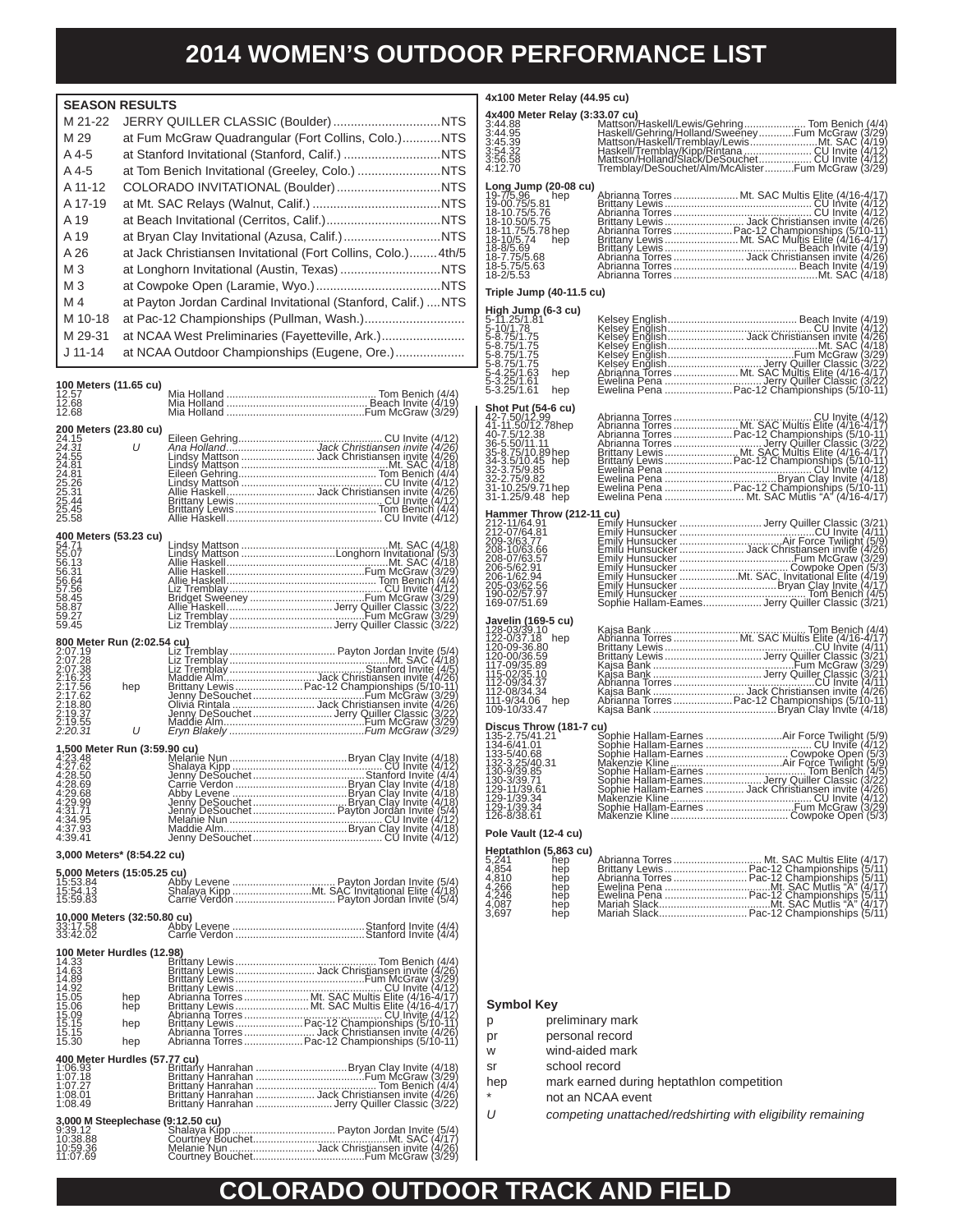### **MADDIE ALM**

| <b>MADDIE ALM</b>         |                                        |
|---------------------------|----------------------------------------|
| 800 Meters (2:19.55 pr)   |                                        |
| 2:16.23                   | Jack Christiansen Invite (4/26) 4th    |
| 2:19.55                   |                                        |
| 1500 Meters (4:37.93 pr)  |                                        |
| 4:37.93                   |                                        |
| 4:39.79                   |                                        |
| 4:40.75                   |                                        |
| 4:46.23                   |                                        |
| 4x400 Meter Relay         |                                        |
| 3:44.95                   |                                        |
| <b>KAJSA BANK</b>         |                                        |
| Hammer Throw (135-07 pr)  |                                        |
| Javelin (128-03/39.10 pr) |                                        |
| 128-03/39.10              |                                        |
| 117-09/35.89              |                                        |
| 115-02/35.10              |                                        |
| 112-8/34.34               |                                        |
| 109-10/33.47              |                                        |
| 108-10/33.17              |                                        |
| Shot Put (39-3/11.96 pr)  |                                        |
| Discus (111-6/32.00 pr)   |                                        |
| <b>HEATHER BATES</b>      |                                        |
| 800 Meters                |                                        |
| 2:29.86                   |                                        |
|                           |                                        |
| <b>COURTNEY BOUCHET</b>   |                                        |
| 800 (2:26.26 pr)          |                                        |
| 1,500 Meters (4:38.44 pr) |                                        |
| 4:43.27                   |                                        |
| 4:47.37                   |                                        |
| 4:50.23                   |                                        |
|                           | 3,000 Meter Steeplechase (10:30.06 pr) |
| 10:38.88                  |                                        |
| 11:07.69                  |                                        |
| <b>JENNY DESOUCHET</b>    |                                        |
| 800 Meters                |                                        |
| 2:17.62                   |                                        |
| 2:19.37                   |                                        |
| 1500 Meters               |                                        |
| 4:28.50                   |                                        |
| 4:29.99                   |                                        |
| 4:31.71                   |                                        |
| 4:39.41                   |                                        |
| 4x400 Meter Relay         |                                        |
| 3:56.58                   |                                        |
| 4:12.70                   |                                        |

### **KELSEY ENGLISH**

| High Jump (5-11.25/1.81 pr) |  |
|-----------------------------|--|
| 5-11.25/1.81                |  |
| 5-10/1.78                   |  |
| 5-8.75/1.75                 |  |
| 5-8.75/1.75                 |  |
| 5-8.75/1.75                 |  |
| 5-8.75/1.75                 |  |
|                             |  |

#### **EILEEN GEHRING**

| 100 Meters (12.11 pr) |  |  |  |
|-----------------------|--|--|--|
| 200 Meters (23.80 pr) |  |  |  |
|                       |  |  |  |
| 400 Meters (53.23 pr) |  |  |  |
| 4x400 Meter Relay     |  |  |  |
| 3:44.88               |  |  |  |
| 3:44.95               |  |  |  |

### **SOPHIE HALLAM-EAMES**

| Discus (139-1/42.40 pr)       |                                      |  |
|-------------------------------|--------------------------------------|--|
| 135-2.75/41.21                |                                      |  |
| 134-6/41.01                   |                                      |  |
| 133-5/40.68                   |                                      |  |
| 130-09/39.85                  |                                      |  |
| 130-03/39.71                  |                                      |  |
| 129-11/39.61                  |                                      |  |
| 129-01/39.34                  |                                      |  |
| Hammer Throw (169-7/51.69 pr) |                                      |  |
| 169-07/51.69                  |                                      |  |
| 168-1/51.23                   |                                      |  |
| 166-04/50.70                  |                                      |  |
| 165-00/50.30                  |                                      |  |
| 161-10/49.32                  |                                      |  |
| 154-3.5/47.02                 |                                      |  |
| 149-3/45.49                   |                                      |  |
| <b>BRITTANY HANRAHAN</b>      |                                      |  |
| 400-Meter Hurdles             |                                      |  |
| 1:06.93                       |                                      |  |
| 1:07.18                       |                                      |  |
| 1:07.27                       |                                      |  |
| 1:08.01                       | Jack Christiansen Invite (4/26) 10th |  |
| 1:08.49                       |                                      |  |

### **ALLIE HASKELL**

| 200 Meters        |  |
|-------------------|--|
| 25.31             |  |
| 400 Meters        |  |
| 56.14             |  |
| 56.64             |  |
| 58.45             |  |
| 58.87             |  |
| 4x400 Meter Relay |  |
| 3:44.88           |  |
| 3:44.95           |  |
| 3:45.39           |  |
| 3:54.32           |  |
|                   |  |

#### **MIA HOLLAND**

| 100 Meters (12.22 pr) |  |
|-----------------------|--|
|                       |  |
|                       |  |
|                       |  |
| 200 Meters (25.23 pr) |  |
|                       |  |
|                       |  |
|                       |  |
|                       |  |
| 4x400 Meter Relay     |  |
|                       |  |
|                       |  |
|                       |  |

#### **LINDSEY HUBBARD 400 Meter Hurdles (1:03.45 pr)**

**EMILY HUNSUCKER**

### **Shot Put (41-5.25 pr)**

| Hammer Throw (212-11/64.91 pr) |                                                  |  |
|--------------------------------|--------------------------------------------------|--|
| 212-11/64.91                   |                                                  |  |
| 212-7/64.81                    |                                                  |  |
| 209-3/63.77                    |                                                  |  |
| 208-10/63.66                   |                                                  |  |
| 208-07/63.57                   |                                                  |  |
| 206-5/62.91                    |                                                  |  |
| 206-1/62.94                    | Mt. SAC, Invitational Elite Section (4/19)  11th |  |
| 205-03/62.56                   |                                                  |  |
| 190-02/57.97                   |                                                  |  |
| Discus (131-10 pr)             |                                                  |  |
|                                |                                                  |  |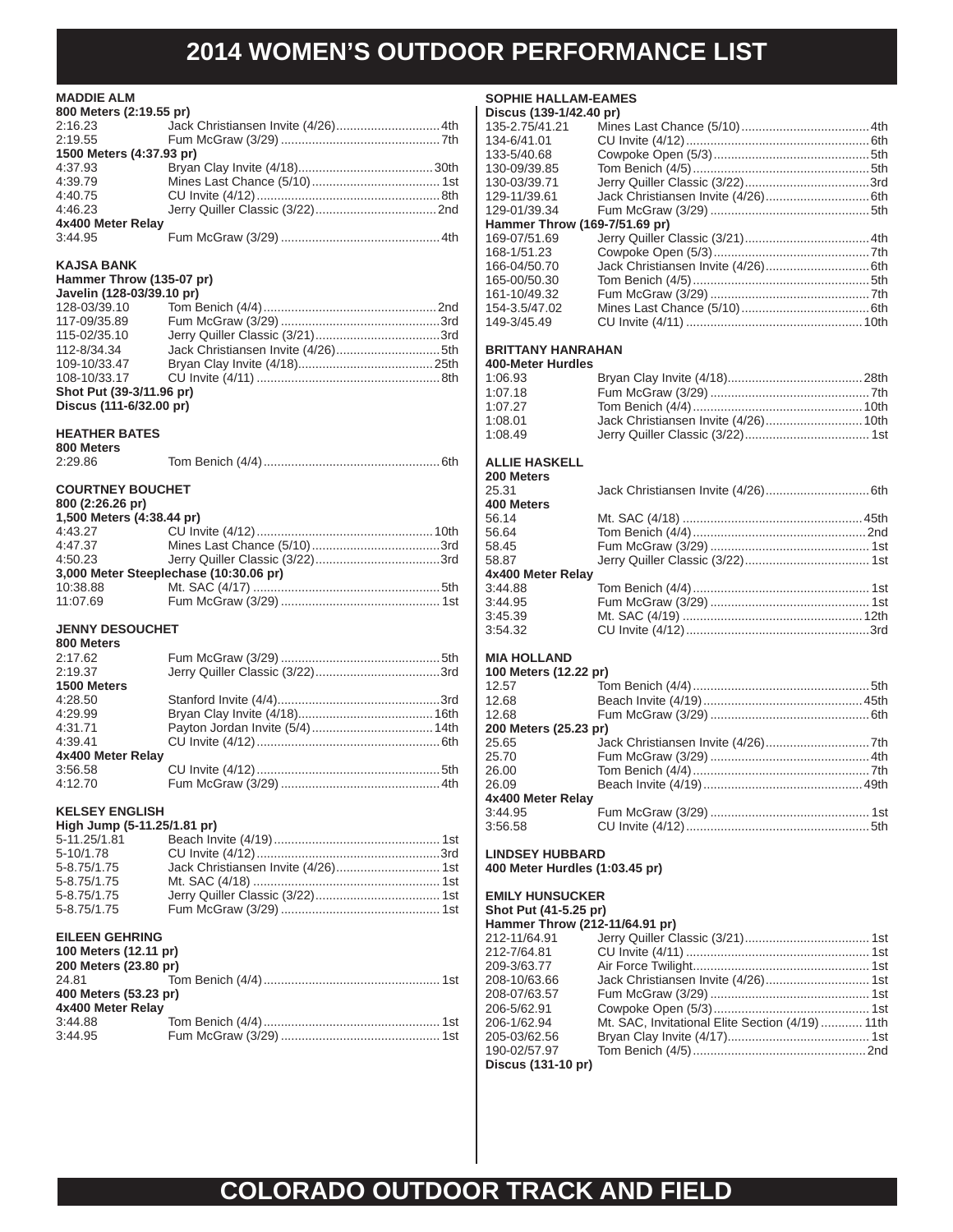#### **SHALAYA KIPP 1500 Meters**

| <b>TOU METERS</b>         |                                                           |  |
|---------------------------|-----------------------------------------------------------|--|
|                           |                                                           |  |
| 5000 Meters (16:00.50 pr) |                                                           |  |
|                           | 15:54.13 Mt. SAC, Invitational Elite Section (4/18)  15th |  |
| Steeplechase (9:35.73 pr) |                                                           |  |
|                           |                                                           |  |
| 4x400 Meter Relay         |                                                           |  |
| 3:54.32                   |                                                           |  |
|                           |                                                           |  |

### **MAKENZIE KLINE**

| Discus (129-01/39.34 pr) |  |
|--------------------------|--|
| 132-3.25/40.31           |  |
| 129-1/39.34              |  |
| 126-8/38.61              |  |
| 126-6/38.88              |  |
| 123-03/37.57             |  |
| 120-10/36.83             |  |
| 116-11/35.65             |  |
| Javelin (108-8/33.12 pr) |  |
| 106-4/32.42              |  |
| 101-8/30.99              |  |
| 101-3/30.86              |  |
| 99-10/30.44              |  |
| 98-11/30.16              |  |
| 94-9.25/28.88            |  |
| 91-0/27.74               |  |
|                          |  |

### **ABBY LEVENE**

| <b>BRITTANY LEWIS</b>          |                                       |  |
|--------------------------------|---------------------------------------|--|
| Heptathlon (4,977 pr)          |                                       |  |
| 4,854                          |                                       |  |
| 200 Meters (25.45 pr)          |                                       |  |
| 25.45                          |                                       |  |
| 25.63                          | Mt. SAC Multis Elite (4/16-4/17) 17th |  |
| 24.76<br>hep                   |                                       |  |
| 25.98                          | Jack Christiansen Invite (4/26) 14th  |  |
| 25.99                          |                                       |  |
| 800 Meters (2:20.55 pr)        |                                       |  |
| 2:17.56<br>hep                 | Pac-12 Championships (5/11)3rd        |  |
| 100 Meter Hurdles (14.27 pr)   |                                       |  |
| 14.33                          |                                       |  |
| 14.63                          |                                       |  |
| 14.89                          |                                       |  |
| 14.92                          |                                       |  |
| 15.06<br>hep                   | Mt. SAC Multis Elite (4/16-4/17) 19th |  |
| 15.15<br>hep                   |                                       |  |
| 400 Meter Hurdles (1:03.26 pr) |                                       |  |
| 4x400 Meter Relay              |                                       |  |
| 3:44.88                        |                                       |  |
| 3:45.39                        |                                       |  |
| High Jump (5-05 pr)            |                                       |  |
| 5-1/1.55<br>hep                |                                       |  |
| 5-0.50/1.53hep                 | Mt. SAC Multis Elite (4/16-4/17) 19th |  |
| 4-11.50/1.51                   |                                       |  |
| 4-11/1.50                      |                                       |  |
| Shot Put (35-08.75 pr)         |                                       |  |
| 35-8.75/10.89hep               | Mt. SAC Multis Elite (4/16-4/17) 18th |  |
| 34-3.50/10.45hep               |                                       |  |
| Long Jump (19-07 pr)           |                                       |  |
| 18-10.5/5.75                   |                                       |  |
| 18-10/5.74 hep                 | Mt. SAC Multis Elite (4/16-4/17) 15th |  |
| 18-8/5.69                      |                                       |  |
| 17-11.75/5.48                  |                                       |  |
| 17-7/5.36 hep                  |                                       |  |
| Javelin (120-9/36.80 pr)       |                                       |  |
| 120-9/36.80                    |                                       |  |
| 120-0/36.59                    |                                       |  |
| 95-6/29.12 hep                 |                                       |  |
|                                | Mt. SAC Multis Elite (4/16-4/17) 18th |  |
| 92-2/28.09 hep                 |                                       |  |
| <b>LINDSY MATTSON</b>          |                                       |  |
|                                |                                       |  |
| 200 Meters (24.25 pr)          |                                       |  |
| 24.55                          | Jack Christiansen Invite (4/26)3rd    |  |
| 24.81                          |                                       |  |
| 25.96                          |                                       |  |
| 400 Meters (54.34 pr)          |                                       |  |
| 54.71                          |                                       |  |
| 55.07                          |                                       |  |
| 4x400 Meter Relay              |                                       |  |
| 3:44.88                        |                                       |  |
| 3:45.39                        |                                       |  |

#### **CATRINA McALISTER**

| 800 Meters (2:18.99 pr)<br>1500 Meters (4:30.31 pr) |  |
|-----------------------------------------------------|--|
|                                                     |  |
| 5000 Meters (17:59.90 pr)<br>4x400 Meter Relay      |  |
| 4:12.70                                             |  |
| <b>MELANIE NUN</b><br><b>AEOO Maters</b>            |  |

3:56.58 CU Invite (4/12) .....................................................5th

| 1500 Meters             |  |
|-------------------------|--|
| 4:23.48                 |  |
| 4:34.95                 |  |
| 3000 Meter Steeplechase |  |
| 10:59.36                |  |
|                         |  |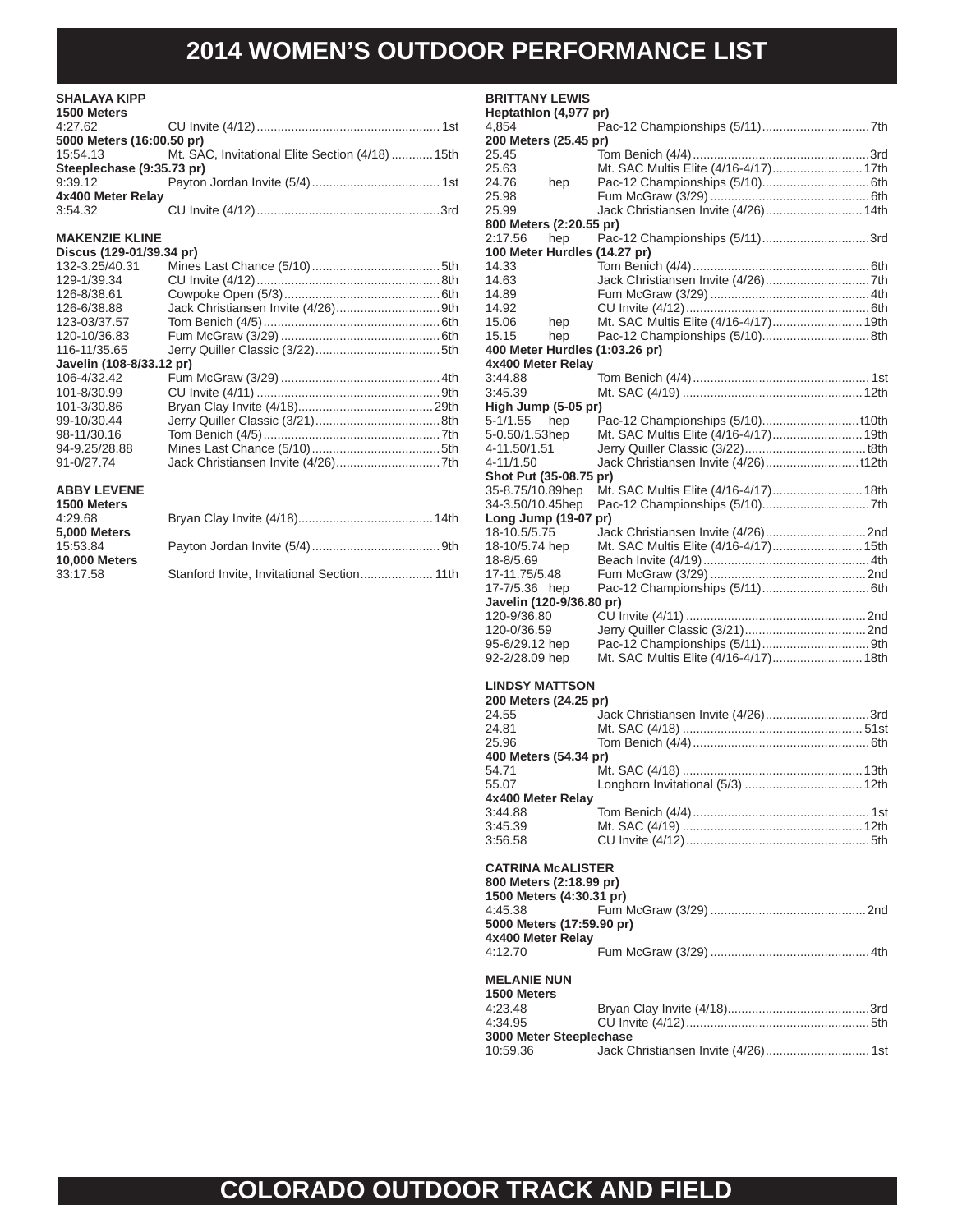| <b>EWELINA PENA</b><br><b>Heptathlon</b> |                                      |  |
|------------------------------------------|--------------------------------------|--|
| 4,266<br>hep                             |                                      |  |
| 4,246<br>hep                             | Pac-12 Championships (5/11) 11th     |  |
| <b>100 Meter Hurdles</b>                 |                                      |  |
| 15.43<br>hep                             |                                      |  |
| 15.52                                    | Jack Christiansen Invite (4/26) 12th |  |
| 15.62                                    |                                      |  |
| 15.85                                    |                                      |  |
| 15.98<br>hep                             | Mt. SAC Multis "A" (4/16-4/17) 34th  |  |
| 16.12                                    |                                      |  |
| <b>200 Meters</b>                        |                                      |  |
| 26.93<br>hep                             | Mt. SAC Multis "A" (4/16-4/17) 33rd  |  |
| 27.12                                    | Jack Christiansen Invite (4/26) 19th |  |
| 27.28<br>hep                             |                                      |  |
| 27.52                                    |                                      |  |
| 28.01                                    |                                      |  |
| High Jump (5-4.50/1.64 pr)               |                                      |  |
| 5-3.25/1.61hep                           |                                      |  |
| 5-3.25/1.61                              |                                      |  |
| 5-3/1.60                                 |                                      |  |
| 5-1.75/1.56hep                           |                                      |  |
| 5-1/1.55                                 |                                      |  |
| 5-0.25/1.53                              |                                      |  |
| Long Jump                                |                                      |  |
| 16-5/5.00 hep                            | Mt. SAC Multis "A" (4/16-4/17) 34th  |  |
| 15-7.50/4.76                             | Jack Christiansen Invite (4/26) 13th |  |
| 15-5.50/4.71hep                          | Pac-12 Championships (5/11) 12th     |  |
| 14-10.75                                 |                                      |  |
| <b>Shot Put</b>                          |                                      |  |
| 32-3.75/9.85                             |                                      |  |
| 32-2.75/9.82                             |                                      |  |
| 31-10.25/9.71hep                         |                                      |  |
| $31 - 1.25$<br>hep                       |                                      |  |
| Javelin                                  |                                      |  |
| 95-11/29.25                              |                                      |  |
| 83-2/25.36                               |                                      |  |
| 83-2/25.36                               |                                      |  |
| 80-2/24.43 hep                           | Mt. SAC Multis "A" (4/16-4/17)37th   |  |
| 77-4/23.58 hep                           |                                      |  |
| 72-8/22.15                               |                                      |  |
| 800 Meters                               |                                      |  |
| 2:29.10<br>hep                           | Mt. SAC Multis "A" (4/16-4/17) 32nd  |  |
| 2:31.37<br>hep                           | Pac-12 Championships (5/11) 10th     |  |
|                                          |                                      |  |
| <b>OLIVIA RINTALA</b>                    |                                      |  |
| 800 Meters                               |                                      |  |

| 2:18.80           |  |
|-------------------|--|
| 2:21.21           |  |
| 2:23.67           |  |
| 4x400 Meter Relay |  |
| 3.54.32           |  |

| <b>MARIAH SLACK</b><br>Heptathlon                                        |     |                                       |  |
|--------------------------------------------------------------------------|-----|---------------------------------------|--|
| 4,087                                                                    | hep | Mt. SAC Multis "A" (4/16-4/17)35th    |  |
| 3,697                                                                    | hep | Pac-12 Championships (5/10) 12th      |  |
| 200 Meters                                                               |     |                                       |  |
| 27.33                                                                    |     |                                       |  |
| 27.58                                                                    | hep | Mt. SAC Multis "A" (4/16-4/17)  42nd  |  |
| 28.07                                                                    | hep | Pac-12 Championships (5/10) 12th      |  |
| 28.12                                                                    |     |                                       |  |
| 28.34                                                                    |     |                                       |  |
| <b>100 Meter Hurdles</b>                                                 |     |                                       |  |
| 16.07                                                                    |     |                                       |  |
| 16.43                                                                    | hep | Pac-12 Championships (5/10) 12th      |  |
| 16.61                                                                    |     |                                       |  |
| 16.84                                                                    | hep | Mt. SAC Multis "A" (4/16-4/17)  42nd  |  |
| 16.92                                                                    |     |                                       |  |
| 17.04                                                                    |     |                                       |  |
| 4x400 Meter Relay                                                        |     |                                       |  |
| 3:56.58                                                                  |     |                                       |  |
| <b>High Jump</b>                                                         |     |                                       |  |
| 5-3/1.60                                                                 |     | Jack Christiansen Invite (4/26) t11th |  |
| $5 - 3/1.60$                                                             | hep |                                       |  |
| 5-2.25/1.58hep                                                           |     |                                       |  |
| 5-2.25/1.58                                                              |     |                                       |  |
| 5-1.25/4.56                                                              |     |                                       |  |
| <b>Shot Put</b>                                                          |     |                                       |  |
| 29-2.50/8.90                                                             |     |                                       |  |
| 29-1/8.86                                                                | hep | Mt. SAC Multis "A" (4/16-4/17)38th    |  |
| 25-2/7.67                                                                | hep | Pac-12 Championships (5/10) 12th      |  |
| Long Jump                                                                |     |                                       |  |
| 16-8.50/5.09hep                                                          |     |                                       |  |
| 16-5/5.00                                                                |     |                                       |  |
| 16-4.25/4.98                                                             |     | Jack Christiansen Invite (4/26) 12th  |  |
| 16-3/4.95                                                                | hep | Pac-12 Championships (5/11) 11th      |  |
| <b>Javelin</b>                                                           |     |                                       |  |
| 60-2/18.34                                                               |     |                                       |  |
| 58-9/17.92                                                               |     |                                       |  |
| 56-10/17.32hep                                                           |     | Mt. SAC Multis "A" (4/16-4/17)  46th  |  |
| 25/7.63                                                                  | hep | Pac-12 Championships (5/11) 12th      |  |
| 800 Meters                                                               |     |                                       |  |
| 2:22.18                                                                  | hep | Mt. SAC Multis "A" (4/16-4/17) 16th   |  |
| 2:28.66                                                                  | hep |                                       |  |
| <b>BRIDGET SWEENEY</b><br>200 Meters (25.06 pr)<br>400 Meters (55.14 pr) |     |                                       |  |

| 400 Meters (55.14 pr) |  |
|-----------------------|--|
| 58.45                 |  |
| 1:00.70               |  |
| 4x400 Meter Relay     |  |
| 3:44.95               |  |